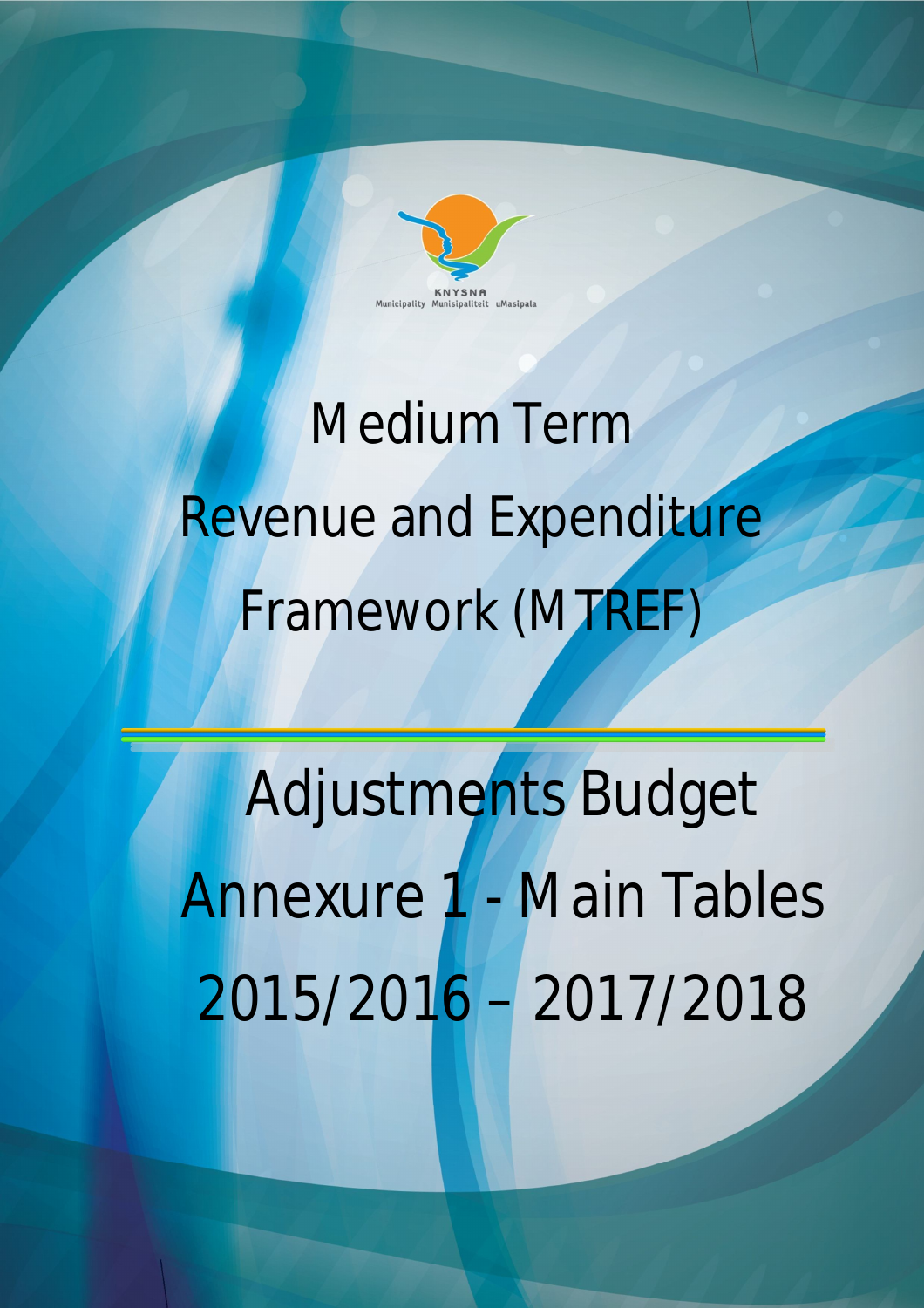# **WC048 Knysna - Table B1 Adjustments Budget Summary - 25 Feb 2016**

|                                                                       |                               |                                                      |                                      |                                                      | Budget Year 2015/16                                  |                                    |                          |                          |                           | <b>Budget Year</b><br>+1 2016/17 | <b>Budget Year</b><br>+2 2017/18 |
|-----------------------------------------------------------------------|-------------------------------|------------------------------------------------------|--------------------------------------|------------------------------------------------------|------------------------------------------------------|------------------------------------|--------------------------|--------------------------|---------------------------|----------------------------------|----------------------------------|
| Description                                                           | Original<br><b>Budget</b>     |                                                      | Prior Adjusted Accum. Funds          | Multi-year<br>capital                                | Unfore.<br>Unavoid.                                  | Nat. or Prov.<br>Govt              | <b>Other Adjusts</b>     | <b>Total Adjusts.</b>    | Adjusted<br><b>Budget</b> | Adjusted<br><b>Budget</b>        | Adjusted<br>Budget               |
| R thousands                                                           | Α                             | $\mathbf{1}$<br>A1                                   | $\overline{c}$<br>B                  | 3<br>С                                               | $\overline{4}$<br>D                                  | 5<br>Ε                             | 6<br>F                   | $\overline{7}$<br>G      | 8<br>H                    |                                  |                                  |
| <b>Financial Performance</b>                                          |                               |                                                      |                                      |                                                      |                                                      |                                    |                          |                          |                           |                                  |                                  |
| Property rates                                                        | 174 430                       | $\overline{\phantom{a}}$                             | -                                    | $\overline{\phantom{a}}$                             | $\overline{\phantom{a}}$                             | $\overline{\phantom{a}}$           | $\overline{\phantom{0}}$ | ÷,                       | 174 430                   | 191 866                          | 205 364                          |
| Service charges                                                       | 300 395                       |                                                      |                                      |                                                      |                                                      |                                    | (3000)                   | (3000)                   | 297 395                   | 348 898                          | 387 924                          |
| Investment revenue                                                    | 3 2 0 0                       | $\overline{\phantom{a}}$                             | ۰                                    | $\overline{\phantom{a}}$                             | ۰                                                    | ٠                                  | 2 0 0 0                  | 2 0 0 0                  | 5 200                     | 3 4 0 0                          | 3 6 0 0                          |
| Transfers recognised - operational                                    | 93 803                        | $\overline{\phantom{a}}$                             | ÷                                    | $\overline{a}$                                       | $\overline{\phantom{0}}$                             | 300                                | 19 763                   | 20 063                   | 113 866                   | 104 483                          | 108 783                          |
| Other own revenue                                                     | 96 393                        | $\overline{\phantom{a}}$                             | -                                    | $\overline{\phantom{a}}$                             | $\overline{\phantom{a}}$                             | $\overline{\phantom{a}}$           | 5 3 6 0                  | 5 3 6 0                  | 101 753                   | 104 973                          | 114 889                          |
| Total Revenue (excluding capital transfers and<br>contributions)      | 668 222                       | $\overline{\phantom{a}}$                             | $\overline{\phantom{a}}$             | $\overline{\phantom{a}}$                             | $\overline{\phantom{a}}$                             | 300                                | 24 123                   | 24 4 23                  | 692 645                   | 753 620                          | 820 560                          |
| Employee costs                                                        | 196 737                       | $\overline{\phantom{a}}$                             | $\qquad \qquad -$                    | $\sim$                                               | $\overline{\phantom{0}}$                             | $\overline{\phantom{a}}$           | (246)                    | (246)                    | 196 491                   | 214 147                          | 228 781                          |
| Remuneration of councillors                                           | 6817                          |                                                      | $\overline{\phantom{0}}$             | $\overline{\phantom{a}}$                             | $\equiv$                                             | $\overline{\phantom{a}}$           | $\qquad \qquad -$        | $\overline{\phantom{a}}$ | 6817                      | 7 2 9 4                          | 7804                             |
| Depreciation & asset impairment                                       | 25 918                        | $\overline{\phantom{a}}$                             | $\overline{\phantom{0}}$             | $\overline{\phantom{a}}$                             | $\overline{\phantom{a}}$                             | ٠                                  | $\equiv$                 | $\overline{\phantom{a}}$ | 25 918                    | 32 544                           | 34 749                           |
| Finance charges                                                       | 13 962                        | $\overline{\phantom{m}}$                             | $\qquad \qquad -$                    | $\overline{\phantom{m}}$                             | $\qquad \qquad -$                                    | $\overline{\phantom{m}}$           | (312)                    | (312)                    | 13 650                    | 15 586                           | 16 520                           |
| Materials and bulk purchases                                          | 154 328                       |                                                      | ÷                                    | $\overline{\phantom{a}}$                             | ÷                                                    | $\overline{\phantom{a}}$           | 13 393                   | 13 3 9 3                 | 167 720                   | 174 825                          | 189 690                          |
| Transfers and grants                                                  | 5 6 3 1                       |                                                      | $\overline{\phantom{0}}$             | $\overline{\phantom{a}}$                             | $\overline{\phantom{0}}$                             | $\sim$                             | 291                      | 291                      | 5922                      | 5 6 6 5                          | 5781                             |
| Other expenditure                                                     | 232 441<br>635 833            | $\overline{\phantom{a}}$<br>$\overline{\phantom{a}}$ | ۰<br>$\sim$                          | $\overline{\phantom{a}}$                             | $\qquad \qquad -$                                    | 300<br>300                         | 32 408                   | 32 708                   | 265 149<br>681 666        | 195 822                          | 201 865<br>685 191               |
| <b>Total Expenditure</b>                                              |                               | $\overline{\phantom{a}}$                             | $\overline{\phantom{a}}$             | $\overline{\phantom{a}}$<br>$\overline{\phantom{a}}$ | $\overline{\phantom{a}}$<br>$\overline{\phantom{a}}$ | $\overline{\phantom{a}}$           | 45 533                   | 45 833                   | 10 979                    | 645 882                          | 135 369                          |
| Surplus/(Deficit)<br>Transfers recognised - capital                   | 32 388<br>56 265              |                                                      |                                      |                                                      |                                                      |                                    | (21 410)<br>(7730)       | (21 410)<br>(7730)       | 48 535                    | 107 738<br>46 586                | 41 027                           |
| Contributions recognised - capital & contributed assets               |                               | $\sim$                                               | $\overline{\phantom{0}}$             | $\overline{\phantom{a}}$                             | ۰                                                    | $\overline{\phantom{a}}$           | ÷                        |                          | $\overline{\phantom{a}}$  | L.                               | $\overline{\phantom{a}}$         |
| Surplus/(Deficit) after capital transfers &<br>contributions          | 88 653                        | $\overline{\phantom{a}}$                             | $\sim$                               | $\sim$                                               | $\overline{\phantom{a}}$                             | $\overline{\phantom{a}}$           | (29139)                  | (29139)                  | 59 514                    | 154 324                          | 176 396                          |
| Share of surplus/ (deficit) of associate                              | $\overline{\phantom{a}}$      | $\overline{\phantom{a}}$                             | $\overline{\phantom{a}}$             | $\overline{\phantom{a}}$                             | $\overline{\phantom{0}}$                             | $\overline{\phantom{a}}$           | $\overline{\phantom{0}}$ | $\sim$                   | $\overline{\phantom{a}}$  | $\sim$                           | $\sim$                           |
| Surplus/ (Deficit) for the year                                       | 88 653                        | $\overline{\phantom{a}}$                             | $\overline{\phantom{a}}$             | $\overline{a}$                                       | $\overline{\phantom{a}}$                             | $\overline{\phantom{a}}$           | (29139)                  | (29139)                  | 59 514                    | 154 324                          | 176 396                          |
|                                                                       |                               |                                                      |                                      |                                                      |                                                      |                                    |                          |                          |                           |                                  |                                  |
| Capital expenditure & funds sources<br>Capital expenditure            | 102 683                       |                                                      |                                      |                                                      |                                                      |                                    | 5 1 2 8                  | 5 1 2 8                  | 107 810                   | 70 240                           | 58 992                           |
| Transfers recognised - capital                                        | 56 265                        | $\overline{\phantom{a}}$                             | ۰                                    | $\overline{\phantom{a}}$                             | $\overline{\phantom{a}}$                             | ٠                                  | (7730)                   | (7730)                   | 48 535                    | 46 586                           | 41 027                           |
| Public contributions & donations                                      |                               | $\overline{\phantom{a}}$                             | $\overline{\phantom{0}}$             | $\overline{a}$                                       | $\overline{\phantom{0}}$                             | $\overline{\phantom{a}}$           | $\qquad \qquad -$        | $\overline{a}$           | $\overline{\phantom{0}}$  | $\overline{\phantom{0}}$         |                                  |
| Borrowing                                                             | 14 7 32                       |                                                      | ۰                                    | $\overline{\phantom{a}}$                             | ٠                                                    | ۰                                  | 7474                     | 7474                     | 22 20 6                   | 12 570                           | 10 660                           |
| Internally generated funds                                            | 31 686                        |                                                      | ÷                                    |                                                      |                                                      |                                    | 5 3 8 3                  | 5 3 8 3                  | 37 069                    | 11 084                           | 7 3 0 5                          |
| Total sources of capital funds                                        | 102 683                       | $\overline{\phantom{a}}$                             | ÷,                                   | $\rightarrow$                                        | ۰                                                    | $\rightarrow$                      | 5 1 28                   | 5 1 28                   | 107810                    | 70 240                           | 58 992                           |
|                                                                       |                               |                                                      |                                      |                                                      |                                                      |                                    |                          |                          |                           |                                  |                                  |
| <b>Financial position</b><br>Total current assets                     | 120 513                       |                                                      |                                      |                                                      |                                                      |                                    | 40 200                   | 40 200                   | 160 713                   | 186 388                          | 242 694                          |
| Total non current assets                                              | 1 096 615                     | $\overline{\phantom{a}}$                             | ۰                                    | $\overline{\phantom{a}}$                             | $\overline{\phantom{a}}$                             | $\sim$                             | (22 420)                 | (22 420)                 | 1074 195                  | 1 114 891                        | 1 142 134                        |
| Total current liabilities                                             | 105 627                       | $\overline{\phantom{a}}$                             | ÷                                    | $\overline{a}$                                       |                                                      | $\overline{\phantom{a}}$           | 10879                    | 10879                    | 116 506                   | 122 389                          | 128 625                          |
| Total non current liabilities                                         | 226 004                       |                                                      | ٠                                    |                                                      |                                                      | $\overline{\phantom{0}}$           | 18 9 32                  | 18 9 32                  | 244 935                   | 234 796                          | 225 490                          |
| Community wealth/Equity                                               | 885 497                       | $\sim$                                               | $\overline{\phantom{a}}$             | $\overline{\phantom{0}}$                             | $\overline{\phantom{a}}$                             | $\sim$                             | (12030)                  | (12030)                  | 873 467                   | 944 094                          | 1 030 713                        |
|                                                                       |                               |                                                      |                                      |                                                      |                                                      |                                    |                          |                          |                           |                                  |                                  |
| Cash flows<br>Net cash from (used) operating                          | 115 053                       |                                                      |                                      |                                                      |                                                      | 12 3 3 3                           | (44780)                  | (32446)                  | 82 606                    | 98 123                           | 123 829                          |
| Net cash from (used) investing                                        | (103444)                      |                                                      |                                      |                                                      |                                                      |                                    | (6690)                   | (6690)                   | (110133)                  | (72563)                          | (61315)                          |
| Net cash from (used) financing                                        | (4536)                        | $\overline{\phantom{a}}$                             | $\overline{\phantom{0}}$             | $\qquad \qquad -$                                    | $\qquad \qquad -$                                    | $\overline{\phantom{a}}$           | 7466                     | 7466                     | 2931                      | (7333)                           | (13940)                          |
| Cash/cash equivalents at the year end                                 | 22 338                        | $\overline{a}$                                       | $\overline{\phantom{0}}$             | $\overline{\phantom{m}}$                             | $\overline{\phantom{0}}$                             | 12 3 3 3                           | 1631                     | 13 964                   | 36 302                    | 54 530                           | 103 103                          |
|                                                                       |                               |                                                      |                                      |                                                      |                                                      |                                    |                          |                          |                           |                                  |                                  |
| Cash backing/surplus reconciliation<br>Cash and investments available | 46 195                        |                                                      | $\qquad \qquad -$                    | $\overline{a}$                                       | $\qquad \qquad -$                                    | ۰                                  | 17 139                   | 17 139                   | 63 3 3 4                  | 84 563                           | 136 136                          |
| Application of cash and investments                                   | 22 5 23                       |                                                      | $\overline{\phantom{0}}$             | $\qquad \qquad -$                                    |                                                      | $\overline{\phantom{m}}$           | (7068)                   | (7068)                   | 15 4 55                   | (91747)                          | (101 214)                        |
| Balance - surplus (shortfall)                                         | 23 672                        | $\overline{\phantom{a}}$                             | $\overline{\phantom{0}}$             | $\overline{\phantom{a}}$                             | ÷,                                                   | $\overline{\phantom{a}}$           | 24 207                   | 24 207                   | 47880                     | 176 310                          | 237 350                          |
|                                                                       |                               |                                                      |                                      |                                                      |                                                      |                                    |                          |                          |                           |                                  |                                  |
| <b>Asset Management</b>                                               |                               |                                                      |                                      |                                                      |                                                      |                                    |                          |                          |                           |                                  |                                  |
| Asset register summary (WDV)                                          | 1070 790                      | $\overline{\phantom{m}}$                             | $\qquad \qquad -$                    | $\qquad \qquad -$                                    | $\qquad \qquad -$                                    | $\overline{\phantom{a}}$           | (23753)                  | (23753)                  | 1 047 037                 | 1084734                          | 1 108 977                        |
| Depreciation & asset impairment                                       | 25 918                        |                                                      | $\qquad \qquad -$                    | $\qquad \qquad -$                                    | $\overline{\phantom{0}}$                             | $\overline{\phantom{a}}$           | $\overline{\phantom{0}}$ | $\overline{\phantom{a}}$ | 25 918                    | 32 544                           | 34 749                           |
| Renewal of Existing Assets<br>Repairs and Maintenance                 | 35 139<br>42 968              | $\overline{\phantom{a}}$                             | $\qquad \qquad -$<br>$\equiv$        | $\qquad \qquad -$                                    | $\equiv$<br>$\equiv$                                 | $\overline{\phantom{a}}$<br>$\sim$ | 5 1 1 2<br>770           | 5 1 1 2<br>770           | 40 250<br>43738           | 17 24 6<br>44 117                | 15 3 36<br>46 655                |
|                                                                       |                               |                                                      |                                      |                                                      |                                                      |                                    |                          |                          |                           |                                  |                                  |
| Free services                                                         |                               |                                                      |                                      |                                                      |                                                      |                                    |                          |                          |                           |                                  |                                  |
| Cost of Free Basic Services provided                                  | 46 520                        |                                                      | $\overline{\phantom{0}}$             | $\overline{\phantom{a}}$                             |                                                      | $\overline{a}$                     |                          | $\overline{\phantom{a}}$ | 46 520                    | 50 707                           | 55 271                           |
| Revenue cost of free services provided                                | 52 267                        |                                                      | $\qquad \qquad -$                    | $\overline{a}$                                       |                                                      | $\overline{\phantom{a}}$           |                          | $\overline{\phantom{a}}$ | 52 267                    | 56 251                           | 56 251                           |
| Households below minimum service level                                |                               |                                                      |                                      |                                                      |                                                      |                                    |                          |                          |                           |                                  |                                  |
| Water:                                                                |                               |                                                      | $\qquad \qquad -$                    | $\qquad \qquad -$                                    |                                                      | $\overline{\phantom{a}}$           | (0)                      | (0)                      | 4                         | $\sqrt{2}$<br>$\overline{4}$     | $\sqrt{2}$                       |
| Sanitation/sewerage:                                                  | 4                             |                                                      | $\equiv$                             | $\overline{\phantom{a}}$                             | $\equiv$                                             | $\sim$                             | (0)                      | (0)                      | 3                         | 3                                | 5<br>$\overline{4}$              |
| Energy:<br>Refuse:                                                    | 3<br>$\overline{\phantom{0}}$ |                                                      | $\overline{\phantom{0}}$<br>$\equiv$ | $\overline{\phantom{0}}$<br>$\qquad \qquad -$        | -<br>$\overline{\phantom{0}}$                        | $\overline{\phantom{m}}$<br>$\sim$ | (0)<br>$\overline{2}$    | (0)<br>$\overline{2}$    | $\overline{c}$            |                                  |                                  |
|                                                                       |                               |                                                      |                                      |                                                      |                                                      |                                    |                          |                          |                           |                                  |                                  |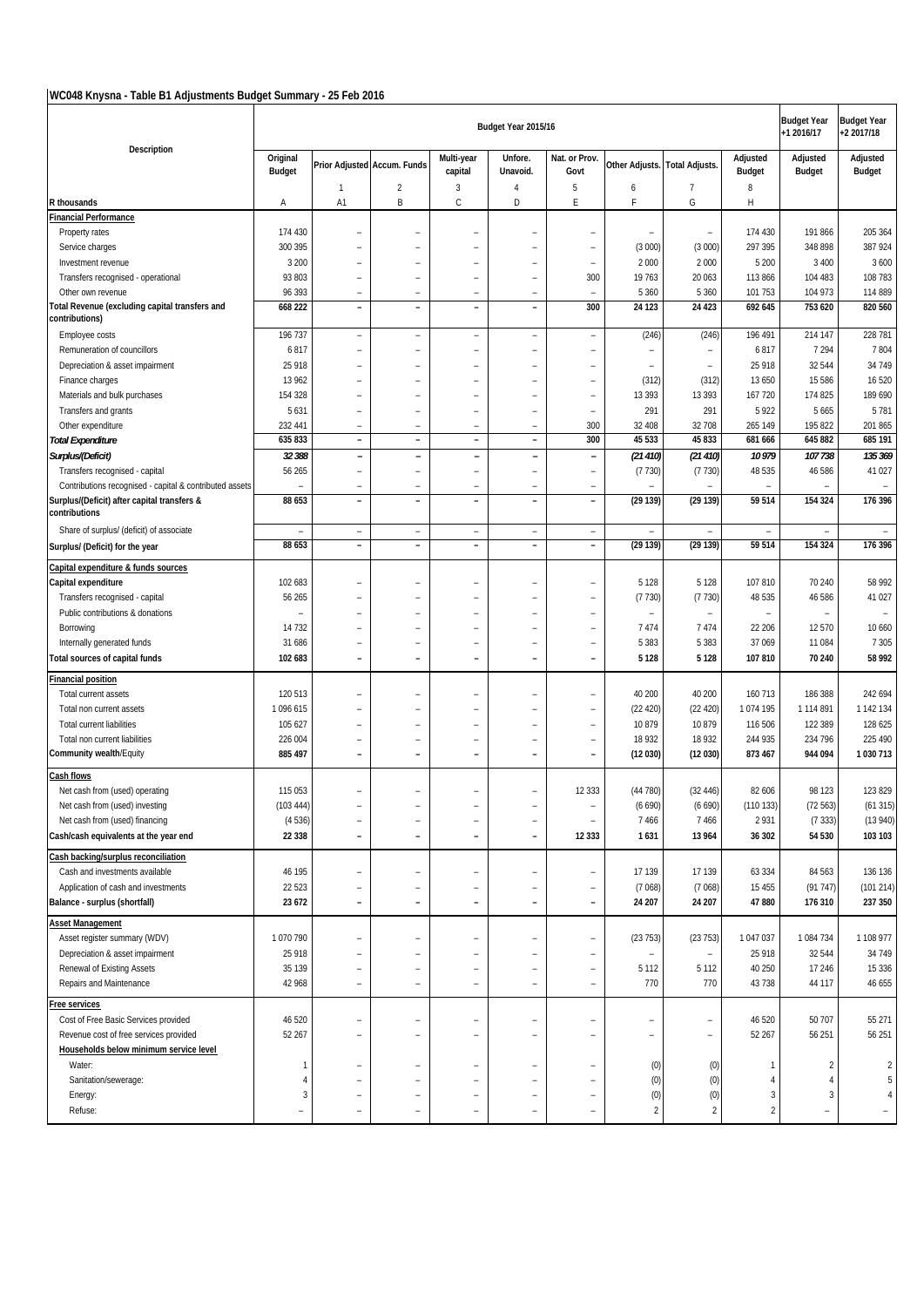# **WC048 Knysna - Table B2 Adjustments Budget Financial Performance (standard classification) - 25 Feb 2016**

| <b>Standard Description</b>         | Ref            |                    |                   |                          |                          | Budget Year 2015/16 |                          |                   |                          |                           | <b>Budget Year</b><br>+1 2016/17 | <b>Budget Year</b><br>2 2017/18 |
|-------------------------------------|----------------|--------------------|-------------------|--------------------------|--------------------------|---------------------|--------------------------|-------------------|--------------------------|---------------------------|----------------------------------|---------------------------------|
|                                     |                | Original<br>Budget | Prior<br>Adjusted | Accum.<br>Funds          | Multi-year<br>capital    | Unfore.<br>Unavoid. | Nat. or Prov.<br>Govt    | Other<br>Adjusts. | <b>Total Adjusts.</b>    | Adjusted<br><b>Budget</b> | Adjusted<br><b>Budget</b>        | Adjusted<br>Budget              |
|                                     |                |                    | 5                 | 6                        | $\overline{7}$           | 8                   | $\overline{9}$           | 10                | 11                       | 12                        |                                  |                                 |
| R thousands                         | 1, 4           | Α                  | A1                | B                        | $\mathsf{C}$             | D                   | E                        | F                 | G                        | Н                         |                                  |                                 |
| Revenue - Standard                  |                |                    |                   |                          |                          |                     |                          |                   |                          |                           |                                  |                                 |
| Governance and administration       |                | 196 867            | L,                | L                        | ÷,                       | ä,                  | 300                      | 2 3 6 0           | 2660                     | 199 527                   | 225 596                          | 241 964                         |
| Executive and council               |                | 8 4 9 1            | L.                | ÷.                       |                          | ٠                   | ٠                        | 360               | 360                      | 8851                      | 9596                             | 10584                           |
| Budget and treasury office          |                | 183 454            | L                 | $\overline{\phantom{a}}$ |                          | ۰                   | 300                      | 2 0 0 0           | 2 3 0 0                  | 185 754                   | 210 782                          | 225 645                         |
| Corporate services                  |                | 4 9 21             | i,                | -                        |                          | $\bar{ }$           | ÷                        |                   | $\overline{a}$           | 4 9 21                    | 5 2 1 8                          | 5 7 3 5                         |
| Community and public safety         |                | 144 619            | ä,                | ÷                        | ÷                        | ٠                   | ÷.                       | 8 0 3 0           | 8030                     | 152 649                   | 150 292                          | 151 395                         |
| Community and social services       |                | 9843               | L                 | L,                       |                          |                     |                          | ٠                 |                          | 9843                      | 9 4 0 2                          | 11 352                          |
| Sport and recreation                |                | 1 1 6 8            | L,                |                          |                          |                     |                          |                   |                          | 1 1 6 8                   | 1 2 7 3                          | 1 3 8 7                         |
| Public safety                       |                | 80 133             | L.                | ÷,                       |                          | ٠                   | L.                       | 5 0 0 0           | 5 0 0 0                  | 85 133                    | 87 785                           | 95 648                          |
| Housing                             |                | 53 474             | L,                | ä,                       |                          | ٠                   |                          | 3 0 3 0           | 3 0 3 0                  | 56 505                    | 51832                            | 43 008                          |
| Health                              |                |                    |                   |                          |                          |                     |                          |                   |                          |                           |                                  |                                 |
| Economic and environmental services |                | 9 2 3 3            | ÷                 | -                        |                          |                     |                          | 7098              | 7098                     | 16 331                    | 7631                             | 8 1 6 1                         |
| Planning and development            |                | 3593               | L,                | ÷,                       |                          | ٠                   | L.                       | ÷                 |                          | 3593                      | 2836                             | 3 1 4 2                         |
| Road transport                      |                | 5 6 4 0            |                   |                          |                          |                     |                          | 7098              | 7098                     | 12738                     | 4795                             | 5 0 1 9                         |
| Environmental protection            |                |                    | L.                | ÷,                       |                          |                     | L.                       |                   |                          |                           |                                  |                                 |
| <b>Trading services</b>             |                | 373 768            | Ē,                | $\overline{\phantom{a}}$ |                          | ۰                   | ۰                        | (1095)            | (1095)                   | 372 673                   | 416 687                          | 460 067                         |
| Electricity                         |                | 238 108            | $\overline{a}$    | L                        |                          | ۳                   |                          | (3000)            | (3000)                   | 235 108                   | 268 266                          | 300 204                         |
| Water                               |                | 76 963             | L,                | L,                       |                          |                     | L.                       | 315               | 315                      | 77 278                    | 88 341                           | 94 633                          |
| Waste water management              |                | 28 850             | Ē,                | ÷.                       |                          | ٠                   | L.                       | 1590              | 1590                     | 30 441                    | 26 755                           | 28 697                          |
| Waste management                    |                | 29 847             | L,                | L,                       |                          | ۳                   |                          | ä,                | $\overline{\phantom{a}}$ | 29 847                    | 33 3 25                          | 36 533                          |
| Other                               |                |                    | ÷.                | ÷.                       | $\overline{a}$           | ÷.                  | $\overline{a}$           | $\overline{a}$    | $\overline{\phantom{a}}$ | ÷.                        | $\overline{a}$                   | ÷.                              |
| Total Revenue - Standard            | $\overline{2}$ | 724 487            | $\equiv$          | $\sim$                   | ÷,                       | $\sim$              | 300                      | 16 393            | 16 693                   | 741 180                   | 800 206                          | 861 587                         |
| Expenditure - Standard              |                |                    |                   |                          |                          |                     |                          |                   |                          |                           |                                  |                                 |
| Governance and administration       |                | 151 548            | ÷                 | $\overline{\phantom{a}}$ | $\overline{\phantom{a}}$ | ÷,                  | 300                      | 1571              | 1871                     | 153 419                   | 179 691                          | 188 079                         |
| Executive and council               |                | 38 751             | L,                | ä,                       |                          | ۳                   | $\overline{\phantom{a}}$ | 1923              | 1923                     | 40 674                    | 46 762                           | 48 788                          |
| Budget and treasury office          |                | 38 376             | L.                | ÷,                       |                          | ÷                   | 300                      | (2735)            | (2435)                   | 35 941                    | 51 502                           | 54 195                          |
| Corporate services                  |                | 74 420             | L                 | L,                       |                          | ۳                   | $\overline{\phantom{a}}$ | 2 3 8 4           | 2 3 8 4                  | 76 804                    | 81 427                           | 85 0 96                         |
| Community and public safety         |                | 155 885            | L.                | $\overline{a}$           | ä.                       | ۳                   | L.                       | 26 069            | 26 069                   | 181 953                   | 103 383                          | 107 563                         |
| Community and social services       |                | 16 851             | L                 | $\overline{\phantom{a}}$ |                          | ٠                   | L.                       | (176)             | (176)                    | 16675                     | 18 195                           | 20 841                          |
| Sport and recreation                |                | 13 654             | ÷                 | $\overline{a}$           |                          | ٠                   | ÷                        | 1 1 3 6           | 1 1 3 6                  | 14 790                    | 14 944                           | 15 9 25                         |
| Public safety                       |                | 91 475             | L,                | L                        |                          |                     | L,                       | 3 4 1 7           | 3 4 1 7                  | 94 892                    | 24 08 6                          | 25 141                          |
| Housing                             |                | 29 471             | Ē,                | $\overline{\phantom{a}}$ |                          | ۰                   | L                        | 21 692            | 21 692                   | 51 163                    | 41 4 45                          | 40 639                          |
| Health                              |                | 4 4 3 4            | L.                | ÷,                       |                          |                     | L,                       | ÷.                |                          | 4 4 3 4                   | 4714                             | 5 0 1 6                         |
| Economic and environmental services |                | 53 863             | L,                |                          |                          |                     |                          | 6693              | 6693                     | 60 556                    | 52 634                           | 55 803                          |
| Planning and development            |                | 14 400             | L.                | ÷,                       |                          | ٠                   | L.                       | (21)              | (21)                     | 14 378                    | 16 710                           | 17879                           |
| Road transport                      |                | 37 679             | L                 | ä,                       |                          | $\equiv$            | L                        | 6716              | 6716                     | 44 395                    | 33 7 7 1                         | 35 621                          |
| Environmental protection            |                | 1785               | -                 | $\overline{a}$           |                          | $\equiv$            |                          | (2)               | (2)                      | 1783                      | 2 1 5 3                          | 2 3 0 2                         |
| Trading services                    |                | 274 538            | ä,                | ÷                        |                          | ÷                   | L,                       | 11 200            | 11 200                   | 285 738                   | 310 174                          | 333 747                         |
| Electricity                         |                | 168 672            | i,                | ÷,                       |                          |                     | L.                       | 7978              | 7978                     | 176 650                   | 197 923                          | 214 644                         |
| Water                               |                | 51 891             | L,                |                          |                          |                     |                          | 3 1 4 4           | 3 1 4 4                  | 55 0 35                   | 57 315                           | 60881                           |
| Waste water management              |                | 25 044             | L                 | ÷,                       |                          |                     |                          | (244)             | (244)                    | 24 800                    | 27 0 24                          | 28 979                          |
| Waste management                    |                | 28 931             | L,                | ٠                        | $\overline{\phantom{0}}$ | ۰                   | L                        | 322               | 322                      | 29 25 3                   | 27 912                           | 29 244                          |
| Other                               |                |                    | ÷                 | $\overline{\phantom{a}}$ | $\overline{\phantom{a}}$ | ÷                   |                          | ä,                | $\overline{\phantom{a}}$ | L.                        | ä,                               |                                 |
| Total Expenditure - Standard        | $\mathbf{3}$   | 635 833            | $\Box$            | $\overline{\phantom{a}}$ | ÷,                       | ÷,                  | 300                      | 45 533            | 45 833                   | 681 666                   | 645 882                          | 685 191                         |
| Surplus/ (Deficit) for the year     |                | 88 653             | $\sim$            | $\sim$                   | $\overline{a}$           | $\overline{a}$      | $\sim$                   | (29139)           | (29139)                  | 59 514                    | 154 324                          | 176 396                         |
|                                     |                |                    |                   |                          |                          |                     |                          |                   |                          |                           |                                  |                                 |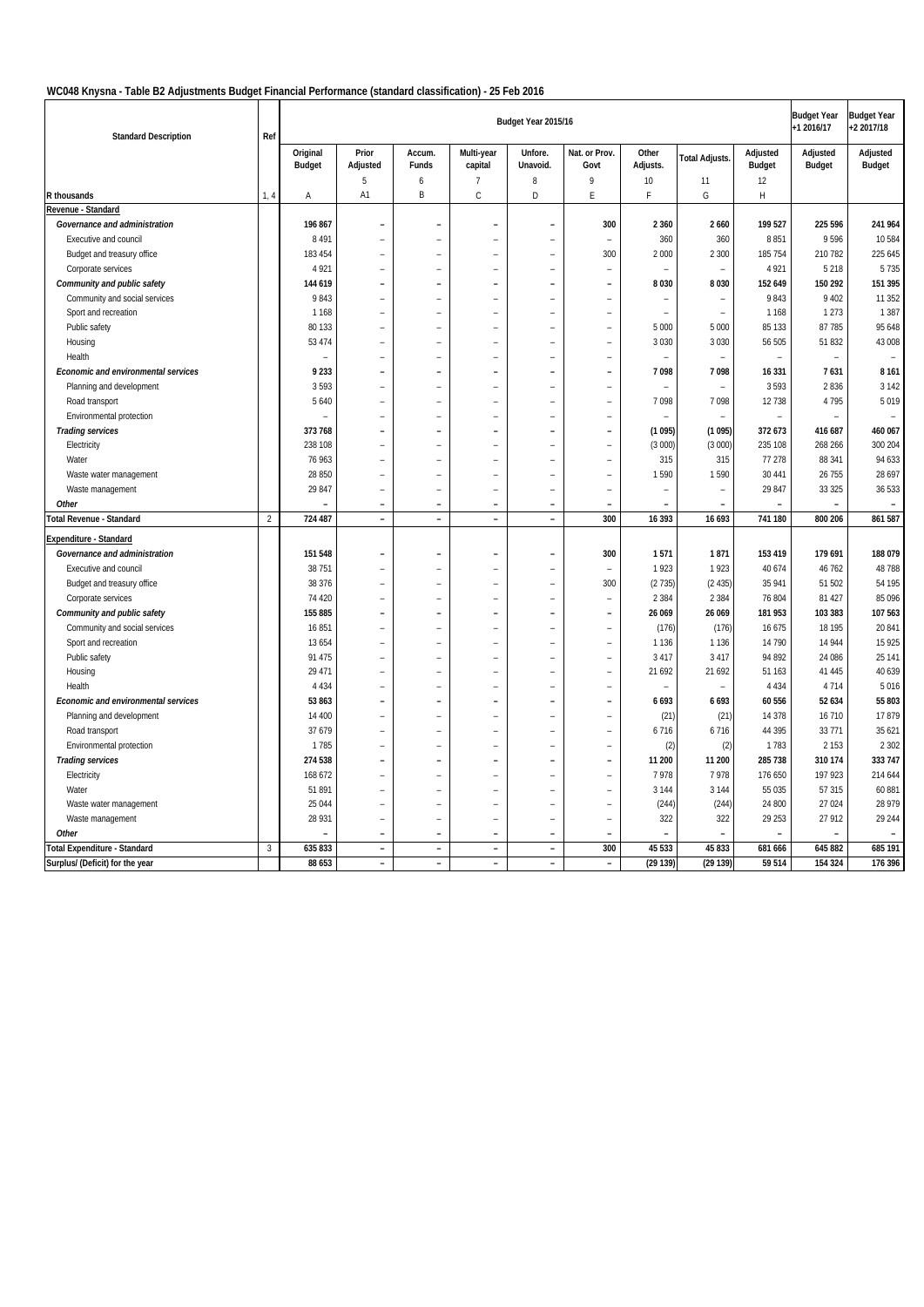**WC048 Knysna - Table B3 Adjustments Budget Financial Performance (revenue and expenditure by municipal vote) - 25 Feb 2016**

| <b>Vote Description</b>             |                |                    |                          |                             |                          | Budget Year 2015/16      |                          |                               |                          |                          | <b>Budget Year</b><br>+1 2016/17 | <b>Budget Year</b><br>+2 2017/18 |
|-------------------------------------|----------------|--------------------|--------------------------|-----------------------------|--------------------------|--------------------------|--------------------------|-------------------------------|--------------------------|--------------------------|----------------------------------|----------------------------------|
|                                     | Ref            | Original<br>Budget |                          | Prior Adjusted Accum. Funds | Multi-year<br>capital    | Unfore.<br>Unavoid.      | Nat. or Prov.<br>Govt    | Other Adjusts. Total Adjusts. |                          | Adjusted<br>Budget       | Adjusted<br>Budget               | Adjusted<br>Budget               |
| [Insert departmental structure etc] |                |                    | 3                        | $\overline{4}$              | 5                        | 6                        | $\overline{7}$           | 8                             | 9                        | 10                       |                                  |                                  |
| R thousands                         |                | A                  | A1                       | B                           | C                        | D.                       | E                        | F                             | G                        | H                        |                                  |                                  |
| Revenue by Vote                     | 1              |                    |                          |                             |                          |                          |                          |                               |                          |                          |                                  |                                  |
| Vote 1 - Executive & Council        |                | 8 4 9 1            | ٠                        | $\overline{\phantom{a}}$    | $\overline{\phantom{a}}$ | $\overline{\phantom{a}}$ | ٠                        | 360                           | 360                      | 8851                     | 9596                             | 10 5 84                          |
| Vote 2 - Corporate Services         |                | 3644               | $\overline{\phantom{a}}$ | $\overline{\phantom{a}}$    | $\overline{\phantom{a}}$ | $\overline{\phantom{0}}$ | $\overline{\phantom{a}}$ | $\overline{\phantom{a}}$      | $\overline{\phantom{a}}$ | 3 6 4 4                  | 3 9 8 6                          | 4 4 1 1                          |
| Vote 3 - Financial Services         |                | 183 534            | $\overline{\phantom{a}}$ | $\overline{\phantom{a}}$    | ٠                        | $\overline{\phantom{a}}$ | 300                      | 2000                          | 2 3 0 0                  | 185 834                  | 210 872                          | 225 758                          |
| Vote 4 - Strategic Services         |                |                    | ٠                        | $\overline{\phantom{a}}$    | ٠                        | $\overline{\phantom{a}}$ | ٠                        | $\overline{\phantom{a}}$      | $\overline{\phantom{a}}$ | $\overline{\phantom{a}}$ | ٠                                | $\overline{\phantom{a}}$         |
| Vote 5 - Planning & Development     |                | 57 068             | ٠                        | $\overline{\phantom{a}}$    | ٠                        | $\overline{\phantom{a}}$ | ٠                        | 3 0 3 0                       | 3 0 3 0                  | 60 098                   | 54 668                           | 46 150                           |
| Vote 6 - Community Services         |                | 125 282            | $\overline{\phantom{a}}$ | $\overline{\phantom{a}}$    | ٠                        | $\overline{\phantom{a}}$ | $\overline{\phantom{a}}$ | 5 0 0 0                       | 5 0 0 0                  | 130 282                  | 135 924                          | 149 329                          |
| Vote 7 - Electrical Services        |                | 238 609            | ٠                        | $\overline{\phantom{a}}$    | ٠                        | $\overline{\phantom{a}}$ | $\overline{\phantom{a}}$ | (3000)                        | (3000)                   | 235 609                  | 269 243                          | 301 188                          |
| Vote 8 - Technical Services         |                | 107 858            | ٠                        | $\overline{\phantom{a}}$    | ۰                        | $\overline{\phantom{a}}$ | ٠                        | 9003                          | 9 0 0 3                  | 116 861                  | 115 917                          | 124 167                          |
| <b>Total Revenue by Vote</b>        | $\overline{2}$ | 724 487            | ٠                        | ٠                           | ٠                        | $\frac{1}{2}$            | 300                      | 16 393                        | 16 693                   | 741 180                  | 800 206                          | 861 587                          |
| <b>Expenditure by Vote</b>          |                |                    |                          |                             |                          |                          |                          |                               |                          |                          |                                  |                                  |
| Vote 1 - Executive & Council        |                | 38 751             | ٠                        | $\qquad \qquad$             | $\overline{\phantom{a}}$ | -                        | $\overline{\phantom{0}}$ | 1923                          | 1923                     | 40 674                   | 46 762                           | 48788                            |
| Vote 2 - Corporate Services         |                | 29 104             | $\overline{\phantom{a}}$ | $\overline{\phantom{a}}$    | $\overline{\phantom{a}}$ | $\overline{\phantom{a}}$ | $\overline{\phantom{a}}$ | 746                           | 746                      | 29 850                   | 33 213                           | 34 184                           |
| Vote 3 - Financial Services         |                | 53 382             | $\overline{\phantom{a}}$ | $\overline{\phantom{a}}$    | ٠                        | $\overline{\phantom{a}}$ | 300                      | (2235)                        | (1935)                   | 51 447                   | 68 205                           | 71 434                           |
| Vote 4 - Strategic Services         |                |                    | $\overline{\phantom{a}}$ | $\overline{\phantom{a}}$    | ٠                        | -                        | $\overline{\phantom{a}}$ | $\overline{\phantom{a}}$      | ٠                        | $\overline{\phantom{a}}$ | ٠                                | $\overline{\phantom{a}}$         |
| Vote 5 - Planning & Development     |                | 49 056             | ٠                        | $\overline{\phantom{a}}$    | ٠                        | $\overline{\phantom{a}}$ | $\overline{\phantom{a}}$ | 21 7 3 3                      | 21 733                   | 70 790                   | 63 369                           | 64 059                           |
| Vote 6 - Community Services         |                | 166 027            | ٠                        | $\overline{\phantom{a}}$    | ۰                        | $\overline{\phantom{a}}$ |                          | 5 2 1 6                       | 5 2 1 6                  | 171 243                  | 100 549                          | 107 684                          |
| Vote 7 - Electrical Services        |                | 178 034            | ٠                        | $\overline{\phantom{a}}$    | ٠                        | $\overline{\phantom{a}}$ | ٠                        | 6523                          | 6523                     | 184 557                  | 207 901                          | 225 203                          |
| Vote 8 - Technical Services         |                | 121 480            | $\overline{\phantom{a}}$ | $\overline{\phantom{a}}$    | ٠                        | $\overline{\phantom{0}}$ | $\overline{\phantom{a}}$ | 11 6 26                       | 11 6 26                  | 133 106                  | 125 883                          | 133 841                          |
| <b>Total Expenditure by Vote</b>    | $\overline{2}$ | 635 833            | ۰                        | ۰                           | ٠                        | -                        | 300                      | 45 533                        | 45 833                   | 681 666                  | 645 882                          | 685 191                          |
| Surplus/ (Deficit) for the year     | $\overline{2}$ | 88 653             | -                        | ۰                           | ۰                        | $\overline{\phantom{0}}$ | $\frac{1}{2}$            | (29139)                       | (29139)                  | 59 514                   | 154 324                          | 176 396                          |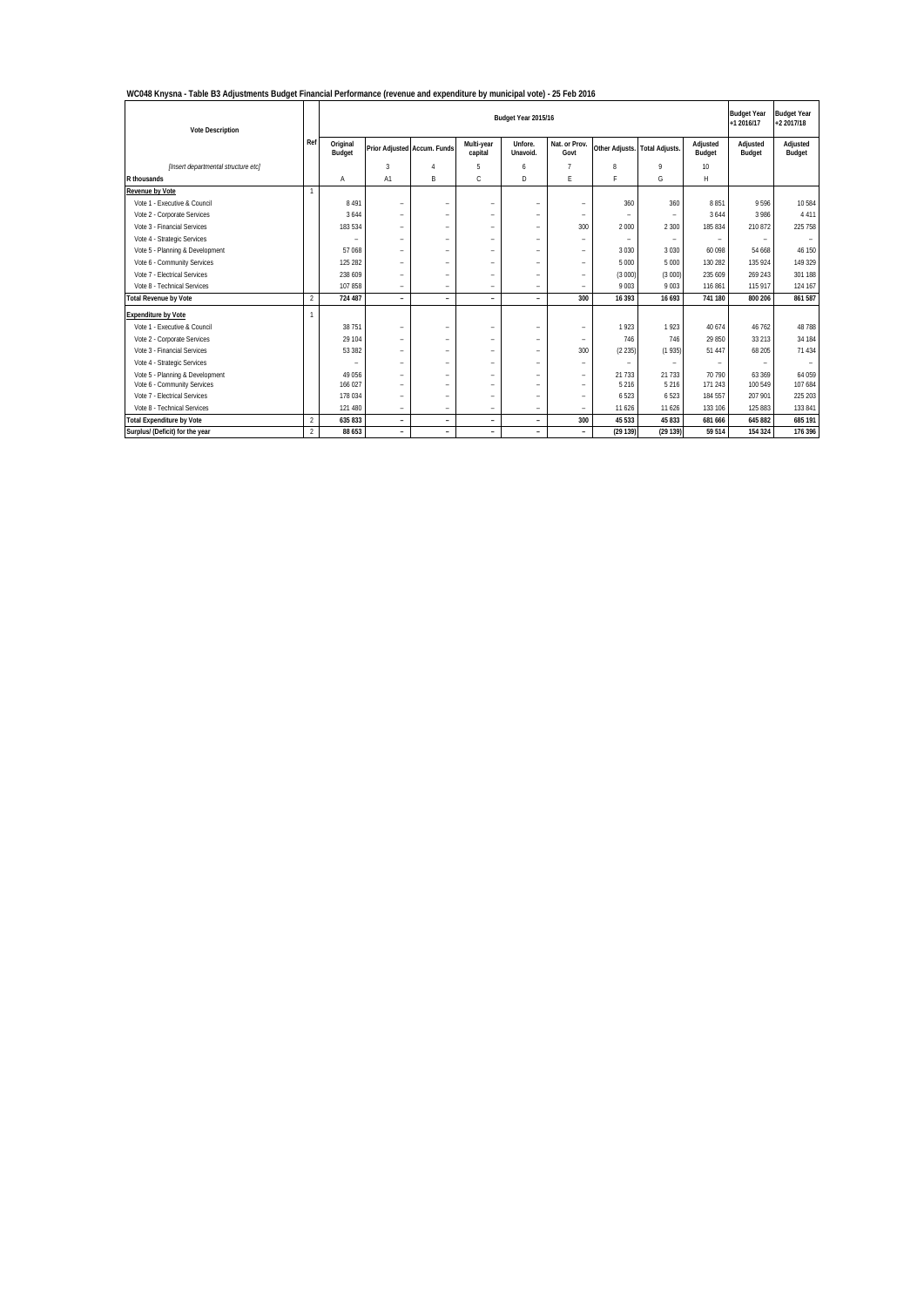### **WC048 Knysna - Table B4 Adjustments Budget Financial Performance (revenue and expenditure) - 25 Feb 2016**

| Nat. or Prov.<br>Original<br>Multi-year<br>Unfore.<br>Adjusted<br>Adjusted<br>Adjusted<br>Prior Adjusted Accum. Funds<br>Other Adjusts.<br><b>Total Adjusts.</b><br><b>Budget</b><br>capital<br>Unavoid.<br>Govt<br><b>Budget</b><br><b>Budget</b><br><b>Budget</b><br>5<br>$\overline{7}$<br>9<br>10<br>$\mathbf{3}$<br>8<br>$\overline{4}$<br>6<br>B<br>A1<br>F<br>${\mathsf G}$<br>$\boldsymbol{\mathsf{H}}$<br>$\mathbf{1}$<br>$\mathsf C$<br>D<br>F<br>R thousands<br>Α<br>Revenue By Source<br>$\overline{2}$<br>171 416<br>171 416<br>201 733<br>Property rates<br>188 535<br>í.<br>í.<br>Ĭ.<br>÷<br>Property rates - penalties & collection charges<br>3014<br>3014<br>3 3 3 1<br>3631<br>L,<br>215 015<br>(3000)<br>(3000)<br>212 015<br>245 359<br>276 495<br>Service charges - electricity revenue<br>$\overline{2}$<br>٠<br>٠<br>$\overline{\phantom{a}}$<br>$\sim$<br>٠<br>$\sqrt{2}$<br>52 571<br>52 571<br>67 132<br>71 829<br>Service charges - water revenue<br>$\overline{a}$<br>$\overline{\phantom{a}}$<br>۰<br>$\overline{\phantom{a}}$<br>۰<br>۰<br>$\overline{2}$<br>12 3 29<br>13 499<br>14 4 45<br>Service charges - sanitation revenue<br>12 3 29<br>$\overline{a}$<br>$\overline{2}$<br>20 433<br>16 504<br>16 504<br>18575<br>Service charges - refuse revenue<br>i,<br>Ĭ.<br>÷<br>3 9 7 6<br>4 3 3 3<br>4 7 2 2<br>3976<br>Service charges - other<br>۰<br>ä,<br>5 4 8 2<br>5 9 7 7<br>6516<br>Rental of facilities and equipment<br>5 4 8 2<br>÷<br>٠<br>3 600<br>Interest earned - external investments<br>3 2 0 0<br>2000<br>2000<br>5 2 0 0<br>3 4 0 0<br>4 0 8 9<br>3542<br>Interest earned - outstanding debtors<br>3542<br>3753<br>ä,<br>Dividends received<br>L,<br>94 418<br>Fines<br>79 471<br>5 0 0 0<br>5 000<br>84 471<br>86 623<br>2541<br>Licences and permits<br>2 1 7 9<br>2 1 7 9<br>2 3 3 1<br>$\overline{\phantom{a}}$<br>-<br>1950<br>1960<br>Agency services<br>1850<br>1850<br>۰<br>108 783<br>93 803<br>300<br>19763<br>20 063<br>104 483<br>Transfers recognised - operational<br>113 866<br>3 9 7 9<br>4 0 8 9<br>Other revenue<br>$\overline{2}$<br>3619<br>360<br>360<br>5 1 1 5<br>L.<br>÷,<br>÷,<br>$\overline{\phantom{a}}$<br>$\sim$<br>250<br>Gains on disposal of PPE<br>250<br>250<br>250<br>ä,<br>24 123<br>24 4 23<br>668 222<br>300<br>692 645<br>753 620<br>820 560<br><b>Total Revenue (excluding capital transfers and</b><br>$\overline{a}$<br>$\overline{\phantom{a}}$<br>$\overline{a}$<br>$\sim$<br>contributions)<br>Expenditure By Type<br>196 737<br>(246)<br>(246)<br>196 491<br>214 147<br>228 781<br>Employee related costs<br>÷<br>÷<br>-<br>$\overline{a}$<br>٠<br>6817<br>7 2 9 4<br>7804<br>6817<br>Remuneration of councillors<br>÷<br>÷,<br>Debt impairment<br>76 339<br>76 339<br>23 000<br>24 000<br>÷<br>34 749<br>Depreciation & asset impairment<br>25 918<br>25 918<br>32 544<br>$\overline{\phantom{a}}$<br>$\sim$<br>$\overline{\phantom{a}}$<br>$\sim$<br>$\overline{a}$<br>÷<br>÷.<br>(312)<br>16 520<br>Finance charges<br>13 962<br>(312)<br>13 650<br>15 5 86<br>132 465<br>13 000<br>13 000<br>145 465<br>154 954<br>168 900<br><b>Bulk purchases</b><br>$\overline{a}$<br>$\overline{\phantom{a}}$<br>$\overline{\phantom{a}}$<br>$\overline{\phantom{a}}$<br>$\overline{\phantom{m}}$<br>20 790<br>Other materials<br>21 863<br>393<br>393<br>22 25 6<br>19871<br>Contracted services<br>26 4 25<br>(2877)<br>(2877)<br>23 547<br>24 5 98<br>24 903<br>$\sim$<br>$\sim$<br>$\sim$<br>$\sim$<br>$\overline{\phantom{a}}$<br>291<br>5922<br>5 7 8 1<br>Transfers and grants<br>5631<br>291<br>5 6 6 5<br>300<br>35 285<br>35 585<br>148 223<br>152 962<br>Other expenditure<br>129 678<br>165 263<br>÷,<br>$\overline{\phantom{a}}$<br>$\overline{\phantom{a}}$<br>$\overline{\phantom{a}}$<br>Loss on disposal of PPE<br>÷<br>45 533<br>645 882<br>685 191<br><b>Total Expenditure</b><br>635 833<br>300<br>45 833<br>681 666<br>$\overline{\phantom{a}}$<br>$\overline{\phantom{a}}$<br>$\overline{\phantom{a}}$<br>$\overline{\phantom{a}}$<br>(21 410)<br>10 979<br>107 738<br>135 369<br>Surplus/(Deficit)<br>32 388<br>(21 410)<br>L.<br>$\sim$<br>÷,<br>$\sim$<br>$\overline{\phantom{a}}$<br>41 027<br>Transfers recognised - capital<br>56 265<br>(7730)<br>(7730)<br>48 535<br>46 586<br>Contributions recognised - capital<br>L,<br>L,<br>Contributed assets<br>÷<br>٠<br>Surplus/(Deficit) before taxation<br>(29139)<br>88 653<br>(29139)<br>59 514<br>154 324<br>176 396<br>$\overline{\phantom{a}}$<br>$\overline{\phantom{a}}$<br>$\overline{\phantom{a}}$<br>$\overline{\phantom{a}}$<br>$\overline{\phantom{a}}$<br>Taxation<br>÷.<br>L.<br>59 514<br>176 396<br>Surplus/(Deficit) after taxation<br>88 653<br>(29139)<br>(29139)<br>154 324<br>$\overline{\phantom{a}}$<br>$\overline{\phantom{a}}$<br>$\overline{\phantom{a}}$<br>$\sim$<br>$\overline{a}$<br>Attributable to minorities<br>Surplus/(Deficit) attributable to municipality<br>88 653<br>(29139)<br>(29139)<br>59 514<br>154 324<br>176 396<br>$\overline{\phantom{a}}$<br>$\overline{\phantom{a}}$<br>$\overline{\phantom{a}}$<br>$\overline{\phantom{a}}$<br>$\overline{\phantom{a}}$<br>Share of surplus/ (deficit) of associate<br>(29139)<br>(29139)<br>59 514<br>154 324<br>176 396<br>Surplus/ (Deficit) for the year<br>88 653<br>$\overline{\phantom{a}}$<br>$\sim$<br>$\sim$<br>$\overline{\phantom{a}}$<br>$\overline{a}$ |             |     |  |  | Budget Year 2015/16 |  |  | <b>Budget Year</b><br>+1 2016/17 | <b>Budget Year</b><br>+2 2017/18 |
|-----------------------------------------------------------------------------------------------------------------------------------------------------------------------------------------------------------------------------------------------------------------------------------------------------------------------------------------------------------------------------------------------------------------------------------------------------------------------------------------------------------------------------------------------------------------------------------------------------------------------------------------------------------------------------------------------------------------------------------------------------------------------------------------------------------------------------------------------------------------------------------------------------------------------------------------------------------------------------------------------------------------------------------------------------------------------------------------------------------------------------------------------------------------------------------------------------------------------------------------------------------------------------------------------------------------------------------------------------------------------------------------------------------------------------------------------------------------------------------------------------------------------------------------------------------------------------------------------------------------------------------------------------------------------------------------------------------------------------------------------------------------------------------------------------------------------------------------------------------------------------------------------------------------------------------------------------------------------------------------------------------------------------------------------------------------------------------------------------------------------------------------------------------------------------------------------------------------------------------------------------------------------------------------------------------------------------------------------------------------------------------------------------------------------------------------------------------------------------------------------------------------------------------------------------------------------------------------------------------------------------------------------------------------------------------------------------------------------------------------------------------------------------------------------------------------------------------------------------------------------------------------------------------------------------------------------------------------------------------------------------------------------------------------------------------------------------------------------------------------------------------------------------------------------------------------------------------------------------------------------------------------------------------------------------------------------------------------------------------------------------------------------------------------------------------------------------------------------------------------------------------------------------------------------------------------------------------------------------------------------------------------------------------------------------------------------------------------------------------------------------------------------------------------------------------------------------------------------------------------------------------------------------------------------------------------------------------------------------------------------------------------------------------------------------------------------------------------------------------------------------------------------------------------------------------------------------------------------------------------------------------------------------------------------------------------------------------------------------------------------------------------------------------------------------------------------------------------------------------------------------------------------------------------------------------------------------------------------------------------------------------------------------------------------------------------------------------------------------------------------------------------------------------------------------------------------------------------------------------------------------------------------------------------------------------------------------------------------------------------------------------------------------------------------------------------------------------------------------------------------------------------------------------------------------------------------------------------------------------------------------------------------------------------------------------------------------------------------------------------------------------------------------------------------------|-------------|-----|--|--|---------------------|--|--|----------------------------------|----------------------------------|
|                                                                                                                                                                                                                                                                                                                                                                                                                                                                                                                                                                                                                                                                                                                                                                                                                                                                                                                                                                                                                                                                                                                                                                                                                                                                                                                                                                                                                                                                                                                                                                                                                                                                                                                                                                                                                                                                                                                                                                                                                                                                                                                                                                                                                                                                                                                                                                                                                                                                                                                                                                                                                                                                                                                                                                                                                                                                                                                                                                                                                                                                                                                                                                                                                                                                                                                                                                                                                                                                                                                                                                                                                                                                                                                                                                                                                                                                                                                                                                                                                                                                                                                                                                                                                                                                                                                                                                                                                                                                                                                                                                                                                                                                                                                                                                                                                                                                                                                                                                                                                                                                                                                                                                                                                                                                                                                                                                                                                             | Description | Ref |  |  |                     |  |  |                                  |                                  |
|                                                                                                                                                                                                                                                                                                                                                                                                                                                                                                                                                                                                                                                                                                                                                                                                                                                                                                                                                                                                                                                                                                                                                                                                                                                                                                                                                                                                                                                                                                                                                                                                                                                                                                                                                                                                                                                                                                                                                                                                                                                                                                                                                                                                                                                                                                                                                                                                                                                                                                                                                                                                                                                                                                                                                                                                                                                                                                                                                                                                                                                                                                                                                                                                                                                                                                                                                                                                                                                                                                                                                                                                                                                                                                                                                                                                                                                                                                                                                                                                                                                                                                                                                                                                                                                                                                                                                                                                                                                                                                                                                                                                                                                                                                                                                                                                                                                                                                                                                                                                                                                                                                                                                                                                                                                                                                                                                                                                                             |             |     |  |  |                     |  |  |                                  |                                  |
|                                                                                                                                                                                                                                                                                                                                                                                                                                                                                                                                                                                                                                                                                                                                                                                                                                                                                                                                                                                                                                                                                                                                                                                                                                                                                                                                                                                                                                                                                                                                                                                                                                                                                                                                                                                                                                                                                                                                                                                                                                                                                                                                                                                                                                                                                                                                                                                                                                                                                                                                                                                                                                                                                                                                                                                                                                                                                                                                                                                                                                                                                                                                                                                                                                                                                                                                                                                                                                                                                                                                                                                                                                                                                                                                                                                                                                                                                                                                                                                                                                                                                                                                                                                                                                                                                                                                                                                                                                                                                                                                                                                                                                                                                                                                                                                                                                                                                                                                                                                                                                                                                                                                                                                                                                                                                                                                                                                                                             |             |     |  |  |                     |  |  |                                  |                                  |
|                                                                                                                                                                                                                                                                                                                                                                                                                                                                                                                                                                                                                                                                                                                                                                                                                                                                                                                                                                                                                                                                                                                                                                                                                                                                                                                                                                                                                                                                                                                                                                                                                                                                                                                                                                                                                                                                                                                                                                                                                                                                                                                                                                                                                                                                                                                                                                                                                                                                                                                                                                                                                                                                                                                                                                                                                                                                                                                                                                                                                                                                                                                                                                                                                                                                                                                                                                                                                                                                                                                                                                                                                                                                                                                                                                                                                                                                                                                                                                                                                                                                                                                                                                                                                                                                                                                                                                                                                                                                                                                                                                                                                                                                                                                                                                                                                                                                                                                                                                                                                                                                                                                                                                                                                                                                                                                                                                                                                             |             |     |  |  |                     |  |  |                                  |                                  |
|                                                                                                                                                                                                                                                                                                                                                                                                                                                                                                                                                                                                                                                                                                                                                                                                                                                                                                                                                                                                                                                                                                                                                                                                                                                                                                                                                                                                                                                                                                                                                                                                                                                                                                                                                                                                                                                                                                                                                                                                                                                                                                                                                                                                                                                                                                                                                                                                                                                                                                                                                                                                                                                                                                                                                                                                                                                                                                                                                                                                                                                                                                                                                                                                                                                                                                                                                                                                                                                                                                                                                                                                                                                                                                                                                                                                                                                                                                                                                                                                                                                                                                                                                                                                                                                                                                                                                                                                                                                                                                                                                                                                                                                                                                                                                                                                                                                                                                                                                                                                                                                                                                                                                                                                                                                                                                                                                                                                                             |             |     |  |  |                     |  |  |                                  |                                  |
|                                                                                                                                                                                                                                                                                                                                                                                                                                                                                                                                                                                                                                                                                                                                                                                                                                                                                                                                                                                                                                                                                                                                                                                                                                                                                                                                                                                                                                                                                                                                                                                                                                                                                                                                                                                                                                                                                                                                                                                                                                                                                                                                                                                                                                                                                                                                                                                                                                                                                                                                                                                                                                                                                                                                                                                                                                                                                                                                                                                                                                                                                                                                                                                                                                                                                                                                                                                                                                                                                                                                                                                                                                                                                                                                                                                                                                                                                                                                                                                                                                                                                                                                                                                                                                                                                                                                                                                                                                                                                                                                                                                                                                                                                                                                                                                                                                                                                                                                                                                                                                                                                                                                                                                                                                                                                                                                                                                                                             |             |     |  |  |                     |  |  |                                  |                                  |
|                                                                                                                                                                                                                                                                                                                                                                                                                                                                                                                                                                                                                                                                                                                                                                                                                                                                                                                                                                                                                                                                                                                                                                                                                                                                                                                                                                                                                                                                                                                                                                                                                                                                                                                                                                                                                                                                                                                                                                                                                                                                                                                                                                                                                                                                                                                                                                                                                                                                                                                                                                                                                                                                                                                                                                                                                                                                                                                                                                                                                                                                                                                                                                                                                                                                                                                                                                                                                                                                                                                                                                                                                                                                                                                                                                                                                                                                                                                                                                                                                                                                                                                                                                                                                                                                                                                                                                                                                                                                                                                                                                                                                                                                                                                                                                                                                                                                                                                                                                                                                                                                                                                                                                                                                                                                                                                                                                                                                             |             |     |  |  |                     |  |  |                                  |                                  |
|                                                                                                                                                                                                                                                                                                                                                                                                                                                                                                                                                                                                                                                                                                                                                                                                                                                                                                                                                                                                                                                                                                                                                                                                                                                                                                                                                                                                                                                                                                                                                                                                                                                                                                                                                                                                                                                                                                                                                                                                                                                                                                                                                                                                                                                                                                                                                                                                                                                                                                                                                                                                                                                                                                                                                                                                                                                                                                                                                                                                                                                                                                                                                                                                                                                                                                                                                                                                                                                                                                                                                                                                                                                                                                                                                                                                                                                                                                                                                                                                                                                                                                                                                                                                                                                                                                                                                                                                                                                                                                                                                                                                                                                                                                                                                                                                                                                                                                                                                                                                                                                                                                                                                                                                                                                                                                                                                                                                                             |             |     |  |  |                     |  |  |                                  |                                  |
|                                                                                                                                                                                                                                                                                                                                                                                                                                                                                                                                                                                                                                                                                                                                                                                                                                                                                                                                                                                                                                                                                                                                                                                                                                                                                                                                                                                                                                                                                                                                                                                                                                                                                                                                                                                                                                                                                                                                                                                                                                                                                                                                                                                                                                                                                                                                                                                                                                                                                                                                                                                                                                                                                                                                                                                                                                                                                                                                                                                                                                                                                                                                                                                                                                                                                                                                                                                                                                                                                                                                                                                                                                                                                                                                                                                                                                                                                                                                                                                                                                                                                                                                                                                                                                                                                                                                                                                                                                                                                                                                                                                                                                                                                                                                                                                                                                                                                                                                                                                                                                                                                                                                                                                                                                                                                                                                                                                                                             |             |     |  |  |                     |  |  |                                  |                                  |
|                                                                                                                                                                                                                                                                                                                                                                                                                                                                                                                                                                                                                                                                                                                                                                                                                                                                                                                                                                                                                                                                                                                                                                                                                                                                                                                                                                                                                                                                                                                                                                                                                                                                                                                                                                                                                                                                                                                                                                                                                                                                                                                                                                                                                                                                                                                                                                                                                                                                                                                                                                                                                                                                                                                                                                                                                                                                                                                                                                                                                                                                                                                                                                                                                                                                                                                                                                                                                                                                                                                                                                                                                                                                                                                                                                                                                                                                                                                                                                                                                                                                                                                                                                                                                                                                                                                                                                                                                                                                                                                                                                                                                                                                                                                                                                                                                                                                                                                                                                                                                                                                                                                                                                                                                                                                                                                                                                                                                             |             |     |  |  |                     |  |  |                                  |                                  |
|                                                                                                                                                                                                                                                                                                                                                                                                                                                                                                                                                                                                                                                                                                                                                                                                                                                                                                                                                                                                                                                                                                                                                                                                                                                                                                                                                                                                                                                                                                                                                                                                                                                                                                                                                                                                                                                                                                                                                                                                                                                                                                                                                                                                                                                                                                                                                                                                                                                                                                                                                                                                                                                                                                                                                                                                                                                                                                                                                                                                                                                                                                                                                                                                                                                                                                                                                                                                                                                                                                                                                                                                                                                                                                                                                                                                                                                                                                                                                                                                                                                                                                                                                                                                                                                                                                                                                                                                                                                                                                                                                                                                                                                                                                                                                                                                                                                                                                                                                                                                                                                                                                                                                                                                                                                                                                                                                                                                                             |             |     |  |  |                     |  |  |                                  |                                  |
|                                                                                                                                                                                                                                                                                                                                                                                                                                                                                                                                                                                                                                                                                                                                                                                                                                                                                                                                                                                                                                                                                                                                                                                                                                                                                                                                                                                                                                                                                                                                                                                                                                                                                                                                                                                                                                                                                                                                                                                                                                                                                                                                                                                                                                                                                                                                                                                                                                                                                                                                                                                                                                                                                                                                                                                                                                                                                                                                                                                                                                                                                                                                                                                                                                                                                                                                                                                                                                                                                                                                                                                                                                                                                                                                                                                                                                                                                                                                                                                                                                                                                                                                                                                                                                                                                                                                                                                                                                                                                                                                                                                                                                                                                                                                                                                                                                                                                                                                                                                                                                                                                                                                                                                                                                                                                                                                                                                                                             |             |     |  |  |                     |  |  |                                  |                                  |
|                                                                                                                                                                                                                                                                                                                                                                                                                                                                                                                                                                                                                                                                                                                                                                                                                                                                                                                                                                                                                                                                                                                                                                                                                                                                                                                                                                                                                                                                                                                                                                                                                                                                                                                                                                                                                                                                                                                                                                                                                                                                                                                                                                                                                                                                                                                                                                                                                                                                                                                                                                                                                                                                                                                                                                                                                                                                                                                                                                                                                                                                                                                                                                                                                                                                                                                                                                                                                                                                                                                                                                                                                                                                                                                                                                                                                                                                                                                                                                                                                                                                                                                                                                                                                                                                                                                                                                                                                                                                                                                                                                                                                                                                                                                                                                                                                                                                                                                                                                                                                                                                                                                                                                                                                                                                                                                                                                                                                             |             |     |  |  |                     |  |  |                                  |                                  |
|                                                                                                                                                                                                                                                                                                                                                                                                                                                                                                                                                                                                                                                                                                                                                                                                                                                                                                                                                                                                                                                                                                                                                                                                                                                                                                                                                                                                                                                                                                                                                                                                                                                                                                                                                                                                                                                                                                                                                                                                                                                                                                                                                                                                                                                                                                                                                                                                                                                                                                                                                                                                                                                                                                                                                                                                                                                                                                                                                                                                                                                                                                                                                                                                                                                                                                                                                                                                                                                                                                                                                                                                                                                                                                                                                                                                                                                                                                                                                                                                                                                                                                                                                                                                                                                                                                                                                                                                                                                                                                                                                                                                                                                                                                                                                                                                                                                                                                                                                                                                                                                                                                                                                                                                                                                                                                                                                                                                                             |             |     |  |  |                     |  |  |                                  |                                  |
|                                                                                                                                                                                                                                                                                                                                                                                                                                                                                                                                                                                                                                                                                                                                                                                                                                                                                                                                                                                                                                                                                                                                                                                                                                                                                                                                                                                                                                                                                                                                                                                                                                                                                                                                                                                                                                                                                                                                                                                                                                                                                                                                                                                                                                                                                                                                                                                                                                                                                                                                                                                                                                                                                                                                                                                                                                                                                                                                                                                                                                                                                                                                                                                                                                                                                                                                                                                                                                                                                                                                                                                                                                                                                                                                                                                                                                                                                                                                                                                                                                                                                                                                                                                                                                                                                                                                                                                                                                                                                                                                                                                                                                                                                                                                                                                                                                                                                                                                                                                                                                                                                                                                                                                                                                                                                                                                                                                                                             |             |     |  |  |                     |  |  |                                  |                                  |
|                                                                                                                                                                                                                                                                                                                                                                                                                                                                                                                                                                                                                                                                                                                                                                                                                                                                                                                                                                                                                                                                                                                                                                                                                                                                                                                                                                                                                                                                                                                                                                                                                                                                                                                                                                                                                                                                                                                                                                                                                                                                                                                                                                                                                                                                                                                                                                                                                                                                                                                                                                                                                                                                                                                                                                                                                                                                                                                                                                                                                                                                                                                                                                                                                                                                                                                                                                                                                                                                                                                                                                                                                                                                                                                                                                                                                                                                                                                                                                                                                                                                                                                                                                                                                                                                                                                                                                                                                                                                                                                                                                                                                                                                                                                                                                                                                                                                                                                                                                                                                                                                                                                                                                                                                                                                                                                                                                                                                             |             |     |  |  |                     |  |  |                                  |                                  |
|                                                                                                                                                                                                                                                                                                                                                                                                                                                                                                                                                                                                                                                                                                                                                                                                                                                                                                                                                                                                                                                                                                                                                                                                                                                                                                                                                                                                                                                                                                                                                                                                                                                                                                                                                                                                                                                                                                                                                                                                                                                                                                                                                                                                                                                                                                                                                                                                                                                                                                                                                                                                                                                                                                                                                                                                                                                                                                                                                                                                                                                                                                                                                                                                                                                                                                                                                                                                                                                                                                                                                                                                                                                                                                                                                                                                                                                                                                                                                                                                                                                                                                                                                                                                                                                                                                                                                                                                                                                                                                                                                                                                                                                                                                                                                                                                                                                                                                                                                                                                                                                                                                                                                                                                                                                                                                                                                                                                                             |             |     |  |  |                     |  |  |                                  |                                  |
|                                                                                                                                                                                                                                                                                                                                                                                                                                                                                                                                                                                                                                                                                                                                                                                                                                                                                                                                                                                                                                                                                                                                                                                                                                                                                                                                                                                                                                                                                                                                                                                                                                                                                                                                                                                                                                                                                                                                                                                                                                                                                                                                                                                                                                                                                                                                                                                                                                                                                                                                                                                                                                                                                                                                                                                                                                                                                                                                                                                                                                                                                                                                                                                                                                                                                                                                                                                                                                                                                                                                                                                                                                                                                                                                                                                                                                                                                                                                                                                                                                                                                                                                                                                                                                                                                                                                                                                                                                                                                                                                                                                                                                                                                                                                                                                                                                                                                                                                                                                                                                                                                                                                                                                                                                                                                                                                                                                                                             |             |     |  |  |                     |  |  |                                  |                                  |
|                                                                                                                                                                                                                                                                                                                                                                                                                                                                                                                                                                                                                                                                                                                                                                                                                                                                                                                                                                                                                                                                                                                                                                                                                                                                                                                                                                                                                                                                                                                                                                                                                                                                                                                                                                                                                                                                                                                                                                                                                                                                                                                                                                                                                                                                                                                                                                                                                                                                                                                                                                                                                                                                                                                                                                                                                                                                                                                                                                                                                                                                                                                                                                                                                                                                                                                                                                                                                                                                                                                                                                                                                                                                                                                                                                                                                                                                                                                                                                                                                                                                                                                                                                                                                                                                                                                                                                                                                                                                                                                                                                                                                                                                                                                                                                                                                                                                                                                                                                                                                                                                                                                                                                                                                                                                                                                                                                                                                             |             |     |  |  |                     |  |  |                                  |                                  |
|                                                                                                                                                                                                                                                                                                                                                                                                                                                                                                                                                                                                                                                                                                                                                                                                                                                                                                                                                                                                                                                                                                                                                                                                                                                                                                                                                                                                                                                                                                                                                                                                                                                                                                                                                                                                                                                                                                                                                                                                                                                                                                                                                                                                                                                                                                                                                                                                                                                                                                                                                                                                                                                                                                                                                                                                                                                                                                                                                                                                                                                                                                                                                                                                                                                                                                                                                                                                                                                                                                                                                                                                                                                                                                                                                                                                                                                                                                                                                                                                                                                                                                                                                                                                                                                                                                                                                                                                                                                                                                                                                                                                                                                                                                                                                                                                                                                                                                                                                                                                                                                                                                                                                                                                                                                                                                                                                                                                                             |             |     |  |  |                     |  |  |                                  |                                  |
|                                                                                                                                                                                                                                                                                                                                                                                                                                                                                                                                                                                                                                                                                                                                                                                                                                                                                                                                                                                                                                                                                                                                                                                                                                                                                                                                                                                                                                                                                                                                                                                                                                                                                                                                                                                                                                                                                                                                                                                                                                                                                                                                                                                                                                                                                                                                                                                                                                                                                                                                                                                                                                                                                                                                                                                                                                                                                                                                                                                                                                                                                                                                                                                                                                                                                                                                                                                                                                                                                                                                                                                                                                                                                                                                                                                                                                                                                                                                                                                                                                                                                                                                                                                                                                                                                                                                                                                                                                                                                                                                                                                                                                                                                                                                                                                                                                                                                                                                                                                                                                                                                                                                                                                                                                                                                                                                                                                                                             |             |     |  |  |                     |  |  |                                  |                                  |
|                                                                                                                                                                                                                                                                                                                                                                                                                                                                                                                                                                                                                                                                                                                                                                                                                                                                                                                                                                                                                                                                                                                                                                                                                                                                                                                                                                                                                                                                                                                                                                                                                                                                                                                                                                                                                                                                                                                                                                                                                                                                                                                                                                                                                                                                                                                                                                                                                                                                                                                                                                                                                                                                                                                                                                                                                                                                                                                                                                                                                                                                                                                                                                                                                                                                                                                                                                                                                                                                                                                                                                                                                                                                                                                                                                                                                                                                                                                                                                                                                                                                                                                                                                                                                                                                                                                                                                                                                                                                                                                                                                                                                                                                                                                                                                                                                                                                                                                                                                                                                                                                                                                                                                                                                                                                                                                                                                                                                             |             |     |  |  |                     |  |  |                                  |                                  |
|                                                                                                                                                                                                                                                                                                                                                                                                                                                                                                                                                                                                                                                                                                                                                                                                                                                                                                                                                                                                                                                                                                                                                                                                                                                                                                                                                                                                                                                                                                                                                                                                                                                                                                                                                                                                                                                                                                                                                                                                                                                                                                                                                                                                                                                                                                                                                                                                                                                                                                                                                                                                                                                                                                                                                                                                                                                                                                                                                                                                                                                                                                                                                                                                                                                                                                                                                                                                                                                                                                                                                                                                                                                                                                                                                                                                                                                                                                                                                                                                                                                                                                                                                                                                                                                                                                                                                                                                                                                                                                                                                                                                                                                                                                                                                                                                                                                                                                                                                                                                                                                                                                                                                                                                                                                                                                                                                                                                                             |             |     |  |  |                     |  |  |                                  |                                  |
|                                                                                                                                                                                                                                                                                                                                                                                                                                                                                                                                                                                                                                                                                                                                                                                                                                                                                                                                                                                                                                                                                                                                                                                                                                                                                                                                                                                                                                                                                                                                                                                                                                                                                                                                                                                                                                                                                                                                                                                                                                                                                                                                                                                                                                                                                                                                                                                                                                                                                                                                                                                                                                                                                                                                                                                                                                                                                                                                                                                                                                                                                                                                                                                                                                                                                                                                                                                                                                                                                                                                                                                                                                                                                                                                                                                                                                                                                                                                                                                                                                                                                                                                                                                                                                                                                                                                                                                                                                                                                                                                                                                                                                                                                                                                                                                                                                                                                                                                                                                                                                                                                                                                                                                                                                                                                                                                                                                                                             |             |     |  |  |                     |  |  |                                  |                                  |
|                                                                                                                                                                                                                                                                                                                                                                                                                                                                                                                                                                                                                                                                                                                                                                                                                                                                                                                                                                                                                                                                                                                                                                                                                                                                                                                                                                                                                                                                                                                                                                                                                                                                                                                                                                                                                                                                                                                                                                                                                                                                                                                                                                                                                                                                                                                                                                                                                                                                                                                                                                                                                                                                                                                                                                                                                                                                                                                                                                                                                                                                                                                                                                                                                                                                                                                                                                                                                                                                                                                                                                                                                                                                                                                                                                                                                                                                                                                                                                                                                                                                                                                                                                                                                                                                                                                                                                                                                                                                                                                                                                                                                                                                                                                                                                                                                                                                                                                                                                                                                                                                                                                                                                                                                                                                                                                                                                                                                             |             |     |  |  |                     |  |  |                                  |                                  |
|                                                                                                                                                                                                                                                                                                                                                                                                                                                                                                                                                                                                                                                                                                                                                                                                                                                                                                                                                                                                                                                                                                                                                                                                                                                                                                                                                                                                                                                                                                                                                                                                                                                                                                                                                                                                                                                                                                                                                                                                                                                                                                                                                                                                                                                                                                                                                                                                                                                                                                                                                                                                                                                                                                                                                                                                                                                                                                                                                                                                                                                                                                                                                                                                                                                                                                                                                                                                                                                                                                                                                                                                                                                                                                                                                                                                                                                                                                                                                                                                                                                                                                                                                                                                                                                                                                                                                                                                                                                                                                                                                                                                                                                                                                                                                                                                                                                                                                                                                                                                                                                                                                                                                                                                                                                                                                                                                                                                                             |             |     |  |  |                     |  |  |                                  |                                  |
|                                                                                                                                                                                                                                                                                                                                                                                                                                                                                                                                                                                                                                                                                                                                                                                                                                                                                                                                                                                                                                                                                                                                                                                                                                                                                                                                                                                                                                                                                                                                                                                                                                                                                                                                                                                                                                                                                                                                                                                                                                                                                                                                                                                                                                                                                                                                                                                                                                                                                                                                                                                                                                                                                                                                                                                                                                                                                                                                                                                                                                                                                                                                                                                                                                                                                                                                                                                                                                                                                                                                                                                                                                                                                                                                                                                                                                                                                                                                                                                                                                                                                                                                                                                                                                                                                                                                                                                                                                                                                                                                                                                                                                                                                                                                                                                                                                                                                                                                                                                                                                                                                                                                                                                                                                                                                                                                                                                                                             |             |     |  |  |                     |  |  |                                  |                                  |
|                                                                                                                                                                                                                                                                                                                                                                                                                                                                                                                                                                                                                                                                                                                                                                                                                                                                                                                                                                                                                                                                                                                                                                                                                                                                                                                                                                                                                                                                                                                                                                                                                                                                                                                                                                                                                                                                                                                                                                                                                                                                                                                                                                                                                                                                                                                                                                                                                                                                                                                                                                                                                                                                                                                                                                                                                                                                                                                                                                                                                                                                                                                                                                                                                                                                                                                                                                                                                                                                                                                                                                                                                                                                                                                                                                                                                                                                                                                                                                                                                                                                                                                                                                                                                                                                                                                                                                                                                                                                                                                                                                                                                                                                                                                                                                                                                                                                                                                                                                                                                                                                                                                                                                                                                                                                                                                                                                                                                             |             |     |  |  |                     |  |  |                                  |                                  |
|                                                                                                                                                                                                                                                                                                                                                                                                                                                                                                                                                                                                                                                                                                                                                                                                                                                                                                                                                                                                                                                                                                                                                                                                                                                                                                                                                                                                                                                                                                                                                                                                                                                                                                                                                                                                                                                                                                                                                                                                                                                                                                                                                                                                                                                                                                                                                                                                                                                                                                                                                                                                                                                                                                                                                                                                                                                                                                                                                                                                                                                                                                                                                                                                                                                                                                                                                                                                                                                                                                                                                                                                                                                                                                                                                                                                                                                                                                                                                                                                                                                                                                                                                                                                                                                                                                                                                                                                                                                                                                                                                                                                                                                                                                                                                                                                                                                                                                                                                                                                                                                                                                                                                                                                                                                                                                                                                                                                                             |             |     |  |  |                     |  |  |                                  |                                  |
|                                                                                                                                                                                                                                                                                                                                                                                                                                                                                                                                                                                                                                                                                                                                                                                                                                                                                                                                                                                                                                                                                                                                                                                                                                                                                                                                                                                                                                                                                                                                                                                                                                                                                                                                                                                                                                                                                                                                                                                                                                                                                                                                                                                                                                                                                                                                                                                                                                                                                                                                                                                                                                                                                                                                                                                                                                                                                                                                                                                                                                                                                                                                                                                                                                                                                                                                                                                                                                                                                                                                                                                                                                                                                                                                                                                                                                                                                                                                                                                                                                                                                                                                                                                                                                                                                                                                                                                                                                                                                                                                                                                                                                                                                                                                                                                                                                                                                                                                                                                                                                                                                                                                                                                                                                                                                                                                                                                                                             |             |     |  |  |                     |  |  |                                  |                                  |
|                                                                                                                                                                                                                                                                                                                                                                                                                                                                                                                                                                                                                                                                                                                                                                                                                                                                                                                                                                                                                                                                                                                                                                                                                                                                                                                                                                                                                                                                                                                                                                                                                                                                                                                                                                                                                                                                                                                                                                                                                                                                                                                                                                                                                                                                                                                                                                                                                                                                                                                                                                                                                                                                                                                                                                                                                                                                                                                                                                                                                                                                                                                                                                                                                                                                                                                                                                                                                                                                                                                                                                                                                                                                                                                                                                                                                                                                                                                                                                                                                                                                                                                                                                                                                                                                                                                                                                                                                                                                                                                                                                                                                                                                                                                                                                                                                                                                                                                                                                                                                                                                                                                                                                                                                                                                                                                                                                                                                             |             |     |  |  |                     |  |  |                                  |                                  |
|                                                                                                                                                                                                                                                                                                                                                                                                                                                                                                                                                                                                                                                                                                                                                                                                                                                                                                                                                                                                                                                                                                                                                                                                                                                                                                                                                                                                                                                                                                                                                                                                                                                                                                                                                                                                                                                                                                                                                                                                                                                                                                                                                                                                                                                                                                                                                                                                                                                                                                                                                                                                                                                                                                                                                                                                                                                                                                                                                                                                                                                                                                                                                                                                                                                                                                                                                                                                                                                                                                                                                                                                                                                                                                                                                                                                                                                                                                                                                                                                                                                                                                                                                                                                                                                                                                                                                                                                                                                                                                                                                                                                                                                                                                                                                                                                                                                                                                                                                                                                                                                                                                                                                                                                                                                                                                                                                                                                                             |             |     |  |  |                     |  |  |                                  |                                  |
|                                                                                                                                                                                                                                                                                                                                                                                                                                                                                                                                                                                                                                                                                                                                                                                                                                                                                                                                                                                                                                                                                                                                                                                                                                                                                                                                                                                                                                                                                                                                                                                                                                                                                                                                                                                                                                                                                                                                                                                                                                                                                                                                                                                                                                                                                                                                                                                                                                                                                                                                                                                                                                                                                                                                                                                                                                                                                                                                                                                                                                                                                                                                                                                                                                                                                                                                                                                                                                                                                                                                                                                                                                                                                                                                                                                                                                                                                                                                                                                                                                                                                                                                                                                                                                                                                                                                                                                                                                                                                                                                                                                                                                                                                                                                                                                                                                                                                                                                                                                                                                                                                                                                                                                                                                                                                                                                                                                                                             |             |     |  |  |                     |  |  |                                  |                                  |
|                                                                                                                                                                                                                                                                                                                                                                                                                                                                                                                                                                                                                                                                                                                                                                                                                                                                                                                                                                                                                                                                                                                                                                                                                                                                                                                                                                                                                                                                                                                                                                                                                                                                                                                                                                                                                                                                                                                                                                                                                                                                                                                                                                                                                                                                                                                                                                                                                                                                                                                                                                                                                                                                                                                                                                                                                                                                                                                                                                                                                                                                                                                                                                                                                                                                                                                                                                                                                                                                                                                                                                                                                                                                                                                                                                                                                                                                                                                                                                                                                                                                                                                                                                                                                                                                                                                                                                                                                                                                                                                                                                                                                                                                                                                                                                                                                                                                                                                                                                                                                                                                                                                                                                                                                                                                                                                                                                                                                             |             |     |  |  |                     |  |  |                                  |                                  |
|                                                                                                                                                                                                                                                                                                                                                                                                                                                                                                                                                                                                                                                                                                                                                                                                                                                                                                                                                                                                                                                                                                                                                                                                                                                                                                                                                                                                                                                                                                                                                                                                                                                                                                                                                                                                                                                                                                                                                                                                                                                                                                                                                                                                                                                                                                                                                                                                                                                                                                                                                                                                                                                                                                                                                                                                                                                                                                                                                                                                                                                                                                                                                                                                                                                                                                                                                                                                                                                                                                                                                                                                                                                                                                                                                                                                                                                                                                                                                                                                                                                                                                                                                                                                                                                                                                                                                                                                                                                                                                                                                                                                                                                                                                                                                                                                                                                                                                                                                                                                                                                                                                                                                                                                                                                                                                                                                                                                                             |             |     |  |  |                     |  |  |                                  |                                  |
|                                                                                                                                                                                                                                                                                                                                                                                                                                                                                                                                                                                                                                                                                                                                                                                                                                                                                                                                                                                                                                                                                                                                                                                                                                                                                                                                                                                                                                                                                                                                                                                                                                                                                                                                                                                                                                                                                                                                                                                                                                                                                                                                                                                                                                                                                                                                                                                                                                                                                                                                                                                                                                                                                                                                                                                                                                                                                                                                                                                                                                                                                                                                                                                                                                                                                                                                                                                                                                                                                                                                                                                                                                                                                                                                                                                                                                                                                                                                                                                                                                                                                                                                                                                                                                                                                                                                                                                                                                                                                                                                                                                                                                                                                                                                                                                                                                                                                                                                                                                                                                                                                                                                                                                                                                                                                                                                                                                                                             |             |     |  |  |                     |  |  |                                  |                                  |
|                                                                                                                                                                                                                                                                                                                                                                                                                                                                                                                                                                                                                                                                                                                                                                                                                                                                                                                                                                                                                                                                                                                                                                                                                                                                                                                                                                                                                                                                                                                                                                                                                                                                                                                                                                                                                                                                                                                                                                                                                                                                                                                                                                                                                                                                                                                                                                                                                                                                                                                                                                                                                                                                                                                                                                                                                                                                                                                                                                                                                                                                                                                                                                                                                                                                                                                                                                                                                                                                                                                                                                                                                                                                                                                                                                                                                                                                                                                                                                                                                                                                                                                                                                                                                                                                                                                                                                                                                                                                                                                                                                                                                                                                                                                                                                                                                                                                                                                                                                                                                                                                                                                                                                                                                                                                                                                                                                                                                             |             |     |  |  |                     |  |  |                                  |                                  |
|                                                                                                                                                                                                                                                                                                                                                                                                                                                                                                                                                                                                                                                                                                                                                                                                                                                                                                                                                                                                                                                                                                                                                                                                                                                                                                                                                                                                                                                                                                                                                                                                                                                                                                                                                                                                                                                                                                                                                                                                                                                                                                                                                                                                                                                                                                                                                                                                                                                                                                                                                                                                                                                                                                                                                                                                                                                                                                                                                                                                                                                                                                                                                                                                                                                                                                                                                                                                                                                                                                                                                                                                                                                                                                                                                                                                                                                                                                                                                                                                                                                                                                                                                                                                                                                                                                                                                                                                                                                                                                                                                                                                                                                                                                                                                                                                                                                                                                                                                                                                                                                                                                                                                                                                                                                                                                                                                                                                                             |             |     |  |  |                     |  |  |                                  |                                  |
|                                                                                                                                                                                                                                                                                                                                                                                                                                                                                                                                                                                                                                                                                                                                                                                                                                                                                                                                                                                                                                                                                                                                                                                                                                                                                                                                                                                                                                                                                                                                                                                                                                                                                                                                                                                                                                                                                                                                                                                                                                                                                                                                                                                                                                                                                                                                                                                                                                                                                                                                                                                                                                                                                                                                                                                                                                                                                                                                                                                                                                                                                                                                                                                                                                                                                                                                                                                                                                                                                                                                                                                                                                                                                                                                                                                                                                                                                                                                                                                                                                                                                                                                                                                                                                                                                                                                                                                                                                                                                                                                                                                                                                                                                                                                                                                                                                                                                                                                                                                                                                                                                                                                                                                                                                                                                                                                                                                                                             |             |     |  |  |                     |  |  |                                  |                                  |
|                                                                                                                                                                                                                                                                                                                                                                                                                                                                                                                                                                                                                                                                                                                                                                                                                                                                                                                                                                                                                                                                                                                                                                                                                                                                                                                                                                                                                                                                                                                                                                                                                                                                                                                                                                                                                                                                                                                                                                                                                                                                                                                                                                                                                                                                                                                                                                                                                                                                                                                                                                                                                                                                                                                                                                                                                                                                                                                                                                                                                                                                                                                                                                                                                                                                                                                                                                                                                                                                                                                                                                                                                                                                                                                                                                                                                                                                                                                                                                                                                                                                                                                                                                                                                                                                                                                                                                                                                                                                                                                                                                                                                                                                                                                                                                                                                                                                                                                                                                                                                                                                                                                                                                                                                                                                                                                                                                                                                             |             |     |  |  |                     |  |  |                                  |                                  |
|                                                                                                                                                                                                                                                                                                                                                                                                                                                                                                                                                                                                                                                                                                                                                                                                                                                                                                                                                                                                                                                                                                                                                                                                                                                                                                                                                                                                                                                                                                                                                                                                                                                                                                                                                                                                                                                                                                                                                                                                                                                                                                                                                                                                                                                                                                                                                                                                                                                                                                                                                                                                                                                                                                                                                                                                                                                                                                                                                                                                                                                                                                                                                                                                                                                                                                                                                                                                                                                                                                                                                                                                                                                                                                                                                                                                                                                                                                                                                                                                                                                                                                                                                                                                                                                                                                                                                                                                                                                                                                                                                                                                                                                                                                                                                                                                                                                                                                                                                                                                                                                                                                                                                                                                                                                                                                                                                                                                                             |             |     |  |  |                     |  |  |                                  |                                  |
|                                                                                                                                                                                                                                                                                                                                                                                                                                                                                                                                                                                                                                                                                                                                                                                                                                                                                                                                                                                                                                                                                                                                                                                                                                                                                                                                                                                                                                                                                                                                                                                                                                                                                                                                                                                                                                                                                                                                                                                                                                                                                                                                                                                                                                                                                                                                                                                                                                                                                                                                                                                                                                                                                                                                                                                                                                                                                                                                                                                                                                                                                                                                                                                                                                                                                                                                                                                                                                                                                                                                                                                                                                                                                                                                                                                                                                                                                                                                                                                                                                                                                                                                                                                                                                                                                                                                                                                                                                                                                                                                                                                                                                                                                                                                                                                                                                                                                                                                                                                                                                                                                                                                                                                                                                                                                                                                                                                                                             |             |     |  |  |                     |  |  |                                  |                                  |
|                                                                                                                                                                                                                                                                                                                                                                                                                                                                                                                                                                                                                                                                                                                                                                                                                                                                                                                                                                                                                                                                                                                                                                                                                                                                                                                                                                                                                                                                                                                                                                                                                                                                                                                                                                                                                                                                                                                                                                                                                                                                                                                                                                                                                                                                                                                                                                                                                                                                                                                                                                                                                                                                                                                                                                                                                                                                                                                                                                                                                                                                                                                                                                                                                                                                                                                                                                                                                                                                                                                                                                                                                                                                                                                                                                                                                                                                                                                                                                                                                                                                                                                                                                                                                                                                                                                                                                                                                                                                                                                                                                                                                                                                                                                                                                                                                                                                                                                                                                                                                                                                                                                                                                                                                                                                                                                                                                                                                             |             |     |  |  |                     |  |  |                                  |                                  |
|                                                                                                                                                                                                                                                                                                                                                                                                                                                                                                                                                                                                                                                                                                                                                                                                                                                                                                                                                                                                                                                                                                                                                                                                                                                                                                                                                                                                                                                                                                                                                                                                                                                                                                                                                                                                                                                                                                                                                                                                                                                                                                                                                                                                                                                                                                                                                                                                                                                                                                                                                                                                                                                                                                                                                                                                                                                                                                                                                                                                                                                                                                                                                                                                                                                                                                                                                                                                                                                                                                                                                                                                                                                                                                                                                                                                                                                                                                                                                                                                                                                                                                                                                                                                                                                                                                                                                                                                                                                                                                                                                                                                                                                                                                                                                                                                                                                                                                                                                                                                                                                                                                                                                                                                                                                                                                                                                                                                                             |             |     |  |  |                     |  |  |                                  |                                  |
|                                                                                                                                                                                                                                                                                                                                                                                                                                                                                                                                                                                                                                                                                                                                                                                                                                                                                                                                                                                                                                                                                                                                                                                                                                                                                                                                                                                                                                                                                                                                                                                                                                                                                                                                                                                                                                                                                                                                                                                                                                                                                                                                                                                                                                                                                                                                                                                                                                                                                                                                                                                                                                                                                                                                                                                                                                                                                                                                                                                                                                                                                                                                                                                                                                                                                                                                                                                                                                                                                                                                                                                                                                                                                                                                                                                                                                                                                                                                                                                                                                                                                                                                                                                                                                                                                                                                                                                                                                                                                                                                                                                                                                                                                                                                                                                                                                                                                                                                                                                                                                                                                                                                                                                                                                                                                                                                                                                                                             |             |     |  |  |                     |  |  |                                  |                                  |
|                                                                                                                                                                                                                                                                                                                                                                                                                                                                                                                                                                                                                                                                                                                                                                                                                                                                                                                                                                                                                                                                                                                                                                                                                                                                                                                                                                                                                                                                                                                                                                                                                                                                                                                                                                                                                                                                                                                                                                                                                                                                                                                                                                                                                                                                                                                                                                                                                                                                                                                                                                                                                                                                                                                                                                                                                                                                                                                                                                                                                                                                                                                                                                                                                                                                                                                                                                                                                                                                                                                                                                                                                                                                                                                                                                                                                                                                                                                                                                                                                                                                                                                                                                                                                                                                                                                                                                                                                                                                                                                                                                                                                                                                                                                                                                                                                                                                                                                                                                                                                                                                                                                                                                                                                                                                                                                                                                                                                             |             |     |  |  |                     |  |  |                                  |                                  |
|                                                                                                                                                                                                                                                                                                                                                                                                                                                                                                                                                                                                                                                                                                                                                                                                                                                                                                                                                                                                                                                                                                                                                                                                                                                                                                                                                                                                                                                                                                                                                                                                                                                                                                                                                                                                                                                                                                                                                                                                                                                                                                                                                                                                                                                                                                                                                                                                                                                                                                                                                                                                                                                                                                                                                                                                                                                                                                                                                                                                                                                                                                                                                                                                                                                                                                                                                                                                                                                                                                                                                                                                                                                                                                                                                                                                                                                                                                                                                                                                                                                                                                                                                                                                                                                                                                                                                                                                                                                                                                                                                                                                                                                                                                                                                                                                                                                                                                                                                                                                                                                                                                                                                                                                                                                                                                                                                                                                                             |             |     |  |  |                     |  |  |                                  |                                  |
|                                                                                                                                                                                                                                                                                                                                                                                                                                                                                                                                                                                                                                                                                                                                                                                                                                                                                                                                                                                                                                                                                                                                                                                                                                                                                                                                                                                                                                                                                                                                                                                                                                                                                                                                                                                                                                                                                                                                                                                                                                                                                                                                                                                                                                                                                                                                                                                                                                                                                                                                                                                                                                                                                                                                                                                                                                                                                                                                                                                                                                                                                                                                                                                                                                                                                                                                                                                                                                                                                                                                                                                                                                                                                                                                                                                                                                                                                                                                                                                                                                                                                                                                                                                                                                                                                                                                                                                                                                                                                                                                                                                                                                                                                                                                                                                                                                                                                                                                                                                                                                                                                                                                                                                                                                                                                                                                                                                                                             |             |     |  |  |                     |  |  |                                  |                                  |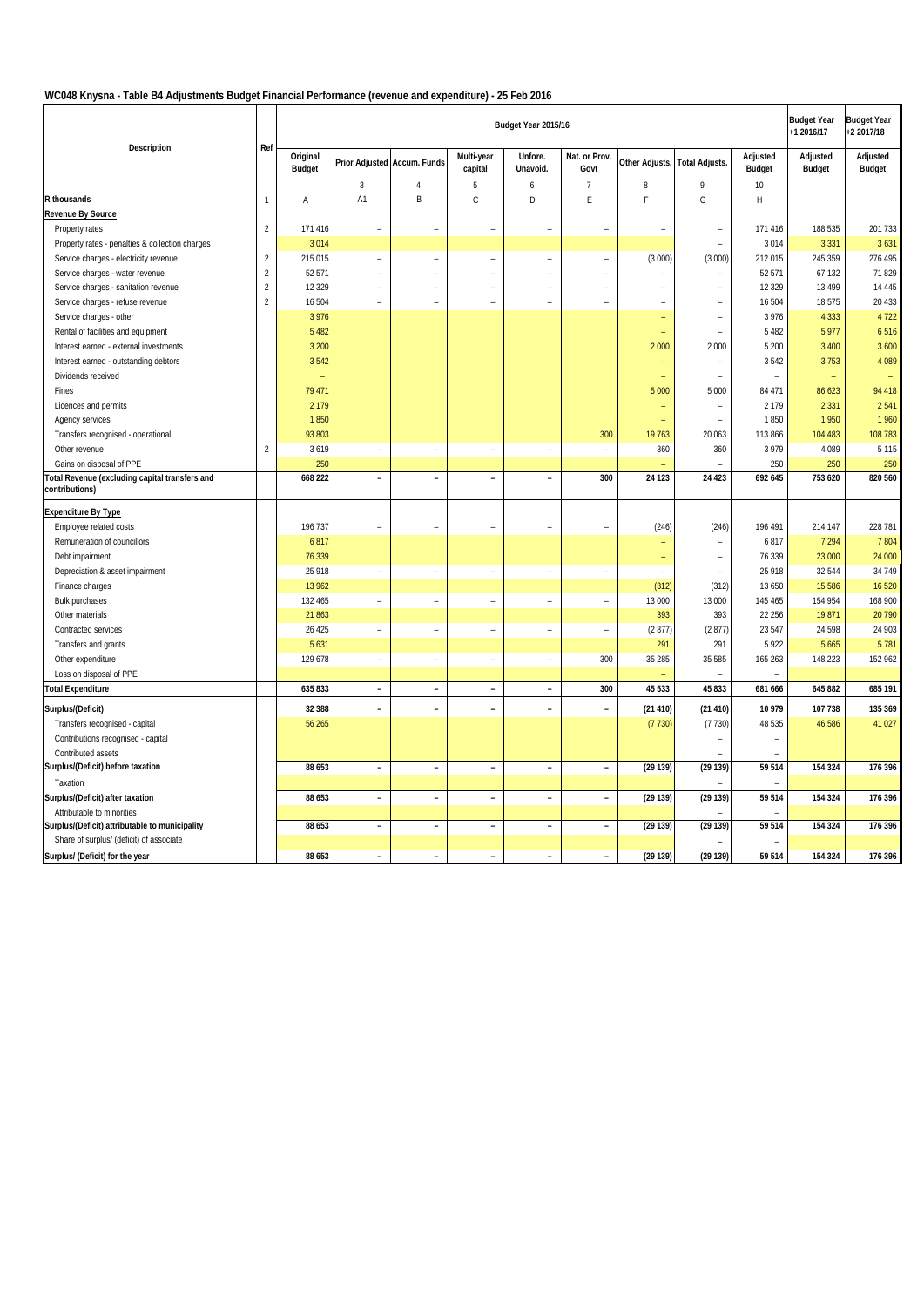# **WC048 Knysna - Table B5 Adjustments Capital Expenditure Budget by vote and funding - 25 Feb 2016**

| Description                               | Ref            |                           |                          |                             |                          | Budget Year 2015/16      |                          |                          |                                    |                           | <b>Budget Year</b><br>+1 2016/17 | Budget Year +2<br>2017/18 |
|-------------------------------------------|----------------|---------------------------|--------------------------|-----------------------------|--------------------------|--------------------------|--------------------------|--------------------------|------------------------------------|---------------------------|----------------------------------|---------------------------|
|                                           |                | Original<br><b>Budget</b> |                          | Prior Adjusted Accum. Funds | Multi-year<br>capital    | Unfore.<br>Unavoid.      | Nat. or Prov.<br>Govt    | Other Adjusts.           | <b>Total Adjusts.</b>              | Adjusted<br><b>Budget</b> | Adjusted<br><b>Budget</b>        | <b>Adjusted Budget</b>    |
|                                           |                |                           | 5                        | 6                           | $\overline{1}$           | 8                        | 9                        | 10                       | 11                                 | 12                        |                                  |                           |
| R thousands<br>Capital expenditure - Vote |                | Α                         | A1                       | B                           | $\mathbb C$              | D                        | E                        | F                        | G                                  | Н                         |                                  |                           |
| Multi-year expenditure to be adjusted     | $\overline{2}$ |                           |                          |                             |                          |                          |                          |                          |                                    |                           |                                  |                           |
| Vote 1 - Executive & Council              |                | $\overline{a}$            | $\overline{a}$           | $\overline{a}$              | $\overline{a}$           | $\overline{a}$           | ÷                        | $\overline{a}$           | ÷                                  | $\overline{a}$            | $\overline{\phantom{a}}$         |                           |
| Vote 2 - Corporate Services               |                | $\sim$                    | ۰                        | $\overline{\phantom{a}}$    | $\overline{\phantom{a}}$ | $\overline{\phantom{a}}$ | $\sim$                   | ۰                        | L.                                 | L.                        | ÷                                |                           |
| Vote 3 - Financial Services               |                | ÷,                        | ÷,                       | $\overline{\phantom{a}}$    |                          | L.                       | ÷,                       | ۰                        | L.                                 | ۰                         | L.                               | $\overline{a}$            |
| Vote 4 - Strategic Services               |                |                           |                          | $\overline{\phantom{0}}$    |                          | L,                       |                          |                          |                                    |                           |                                  | $\overline{a}$            |
| Vote 5 - Planning & Development           |                | 29 37 2                   |                          | $\overline{a}$              |                          | $\overline{a}$           | ÷                        | (9850)                   | (9850)                             | 19522                     | 22 029                           | 16 522                    |
| Vote 6 - Community Services               |                | 1 0 3 0                   | ۰                        | $\overline{a}$              |                          | $\overline{a}$           | ۰                        | (600)                    | (600)                              | 430                       | 1 0 0 0                          | $\overline{a}$            |
| Vote 7 - Electrical Services              |                | 15 863                    | L.                       | Ĭ.                          | $\overline{\phantom{a}}$ | $\overline{a}$           | ۰                        | 69                       | 69                                 | 15 9 32                   | 7 2 0 9                          | 3 4 3 2                   |
| Vote 8 - Technical Services               |                | 28 617                    | $\overline{\phantom{a}}$ | $\overline{\phantom{a}}$    | $\overline{\phantom{a}}$ | $\overline{\phantom{a}}$ | $\overline{\phantom{a}}$ | 1 2 4 5                  | 1 2 4 5                            | 29 862                    | 18 170                           | 20 195                    |
| Capital multi-year expenditure sub-total  | 3              | 74 882                    | $\overline{\phantom{a}}$ | $\overline{\phantom{a}}$    | $\sim$                   | $\overline{\phantom{a}}$ | $\overline{\phantom{a}}$ | (9136)                   | (9136)                             | 65 746                    | 48 408                           | 40 149                    |
| Single-year expenditure to be adjusted    | $\overline{2}$ |                           |                          |                             |                          |                          |                          |                          |                                    |                           |                                  |                           |
| Vote 1 - Executive & Council              |                | 4 600                     | $\overline{a}$           | $\overline{\phantom{a}}$    | $\overline{\phantom{0}}$ | $\overline{\phantom{0}}$ | $\overline{a}$           | 1522                     | 1522                               | 6 1 2 2                   | 20                               | 20                        |
| Vote 2 - Corporate Services               |                | 10                        | $\overline{\phantom{a}}$ | $\overline{\phantom{a}}$    | $\overline{\phantom{a}}$ | $\overline{\phantom{a}}$ | ۰                        | ٠                        | ۰                                  | 10                        | 10                               | 10                        |
| Vote 3 - Financial Services               |                | 1975                      | ÷,                       | $\overline{\phantom{a}}$    | ÷.                       | L.                       | ۰                        | (150)                    | (150)                              | 1825                      | 1504                             | 745                       |
| Vote 4 - Strategic Services               |                |                           |                          | $\overline{\phantom{a}}$    |                          | $\overline{\phantom{0}}$ |                          |                          |                                    | $\overline{a}$            |                                  | $\overline{\phantom{a}}$  |
| Vote 5 - Planning & Development           |                | 260                       |                          | $\overline{a}$              |                          | $\overline{a}$           |                          | ÷                        | $\overline{a}$                     | 260                       | 20                               | 20                        |
| Vote 6 - Community Services               |                | 9952                      |                          | $\overline{a}$              |                          | $\overline{a}$           | ۰                        | 2917                     | 2917                               | 12 869                    | 6639                             | 7859                      |
| Vote 7 - Electrical Services              |                | 4 2 5 7                   | ۰                        | $\overline{a}$              | $\overline{\phantom{a}}$ | $\overline{a}$           | ۰                        | 1431                     | 1431                               | 5688                      | 1 4 2 7                          | 1 1 4 7                   |
| Vote 8 - Technical Services               |                | 6747                      | ٠                        | $\overline{\phantom{a}}$    | ٠                        | $\overline{\phantom{a}}$ | ٠                        | 8544                     | 8544                               | 15 291                    | 12 212                           | 9042                      |
| Capital single-year expenditure sub-total |                | 27 801                    | $\overline{\phantom{a}}$ | $\overline{\phantom{a}}$    | $\sim$                   | $\overline{\phantom{a}}$ | $\overline{\phantom{a}}$ | 14 26 3                  | 14 263                             | 42 064                    | 21832                            | 18843                     |
| Total Capital Expenditure - Vote          |                | 102 683                   | $\overline{\phantom{a}}$ | $\overline{\phantom{a}}$    | $\overline{\phantom{a}}$ | $\overline{\phantom{a}}$ | $\overline{\phantom{a}}$ | 5 1 2 8                  | 5 1 2 8                            | 107810                    | 70 240                           | 58 992                    |
| Capital Expenditure - Standard            |                |                           |                          |                             |                          |                          |                          |                          |                                    |                           |                                  |                           |
| Governance and administration             |                | 6 9 9 5                   | $\overline{\phantom{a}}$ | ۳                           | ۰                        | ۰                        | $\overline{a}$           | 1 3 6 2                  | 1 3 6 2                            | 8 3 5 7                   | 1744                             | 995                       |
| Executive and council                     |                | 4 600                     |                          |                             |                          |                          |                          | 1522                     | 1522                               | 6 1 2 2                   | 20                               | $20\,$                    |
| Budget and treasury office                |                | 1 2 1 5                   |                          |                             |                          |                          |                          | (368)                    | (368)                              | 847                       | 120                              | $\equiv$                  |
| Corporate services                        |                | 1 1 8 0                   |                          |                             |                          |                          |                          | 208                      | 208                                | 1 3 8 8                   | 1604                             | 975                       |
| Community and public safety               |                | 37 304                    | $\overline{a}$           | $\overline{a}$              | $\overline{a}$           | $\overline{a}$           | $\overline{\phantom{a}}$ | (8131)                   | (8131)                             | 29 173                    | 27 688                           | 23 851                    |
| Community and social services             |                | 5 3 1 2                   |                          |                             |                          |                          |                          | 1058                     | 1058                               | 6 3 7 0                   | 2509                             | 2509                      |
| Sport and recreation                      |                | 2 4 0 0                   |                          |                             |                          |                          |                          | 776                      | 776                                | 3 1 7 6                   | 2 2 2 0                          | 1600                      |
| Public safety                             |                |                           |                          |                             |                          |                          |                          | 35                       | 35                                 | 35                        | 930                              | 3 2 2 0                   |
| Housing                                   |                | 29 5 92                   |                          |                             |                          |                          |                          | (10000)                  | (10000)                            | 19592                     | 22 0 29                          | 16 522                    |
| Health                                    |                |                           |                          |                             |                          |                          |                          | $\overline{\phantom{0}}$ | $\overline{\phantom{0}}$           | $\overline{a}$            |                                  |                           |
| Economic and environmental services       |                | 3747                      | $\overline{\phantom{a}}$ | $\overline{a}$              | $\overline{a}$           | $\overline{a}$           | $\overline{\phantom{a}}$ | 2936                     | 2936                               | 6683                      | 2050                             | 1870                      |
| Planning and development                  |                |                           |                          |                             |                          |                          |                          | 150                      | 150                                | 150                       |                                  | $\overline{\phantom{0}}$  |
| Road transport                            |                | 3747                      |                          |                             |                          |                          |                          | 2786                     | 2786                               | 6533                      | 2050                             | 1870                      |
| Environmental protection                  |                |                           |                          |                             |                          |                          |                          | ٠                        | L.                                 | ÷.                        |                                  | $-$                       |
| <b>Trading services</b>                   |                | 54 637                    | $\overline{a}$           | $\overline{a}$              | ٠                        | $\overline{a}$           | $\overline{a}$           | 8961                     | 8 9 6 1                            | 63 598                    | 38 758                           | 32 276                    |
| Electricity<br>Water                      |                | 20 1 20                   |                          |                             |                          |                          |                          | 1500                     | 1500                               | 21 6 20<br>23 541         | 8636<br>22 050                   | 4579<br>22 075            |
| Waste water management                    |                | 20 677<br>11 360          |                          |                             |                          |                          |                          | 2864<br>4 0 3 9          | 2864<br>4 0 3 9                    | 15 3 9 9                  | 6 182                            | 5 1 8 2                   |
| Waste management                          |                | 2 4 8 0                   |                          |                             |                          |                          |                          | 558                      | 558                                | 3038                      | 1890                             | 440                       |
| Other                                     |                |                           |                          |                             |                          |                          |                          |                          | $\sim$                             | $\overline{\phantom{a}}$  |                                  |                           |
| Total Capital Expenditure - Standard      | $\overline{3}$ | 102 683                   | $\overline{\phantom{a}}$ | $\overline{\phantom{a}}$    | $\overline{\phantom{a}}$ | $\overline{\phantom{a}}$ | $\overline{\phantom{a}}$ | 5 1 2 8                  | 5 1 2 8                            | 107 810                   | 70 240                           | 58 992                    |
|                                           |                |                           |                          |                             |                          |                          |                          |                          |                                    |                           |                                  |                           |
| Funded by:<br>National Government         |                | 25 5 32                   |                          |                             |                          |                          |                          | $\overline{\phantom{a}}$ |                                    | 25 5 32                   | 24 5 57                          |                           |
| Provincial Government                     |                | 30 733                    |                          |                             |                          |                          |                          | (7730)                   | $\overline{\phantom{0}}$<br>(7730) | 23 003                    | 22 0 29                          | 24 5 05<br>16522          |
| <b>District Municipality</b>              |                |                           |                          |                             |                          |                          |                          | $\qquad \qquad -$        | $\overline{\phantom{a}}$           | $\overline{\phantom{a}}$  |                                  |                           |
| Other transfers and grants                |                |                           |                          |                             |                          |                          |                          |                          | ÷,                                 |                           |                                  |                           |
| <b>Total Capital transfers recognised</b> | $\overline{4}$ | 56 265                    | $\overline{\phantom{a}}$ | $\overline{\phantom{a}}$    | $\overline{\phantom{a}}$ | $\overline{\phantom{a}}$ | $\overline{\phantom{a}}$ | (7730)                   | (7730)                             | 48 535                    | 46 586                           | 41 027                    |
| Public contributions & donations          |                |                           |                          |                             |                          |                          |                          | $\equiv$                 |                                    | $\overline{\phantom{a}}$  |                                  |                           |
| Borrowing                                 |                | 14 7 32                   |                          |                             |                          |                          |                          | 7474                     | 7474                               | 22 20 6                   | 12 570                           | 10 660                    |
| Internally generated funds                |                | 31 686                    |                          |                             |                          |                          |                          | 5 3 8 3                  | 5 3 8 3                            | 37 069                    | 11 084                           | 7 3 0 5                   |
| <b>Total Capital Funding</b>              |                | 102 683                   | $\overline{\phantom{a}}$ | $\overline{\phantom{a}}$    | $\sim$                   | $\overline{\phantom{a}}$ | $\overline{\phantom{a}}$ | 5 1 2 8                  | 5 1 2 8                            | 107 810                   | 70 240                           | 58 992                    |
|                                           |                |                           |                          |                             |                          |                          |                          |                          |                                    |                           |                                  |                           |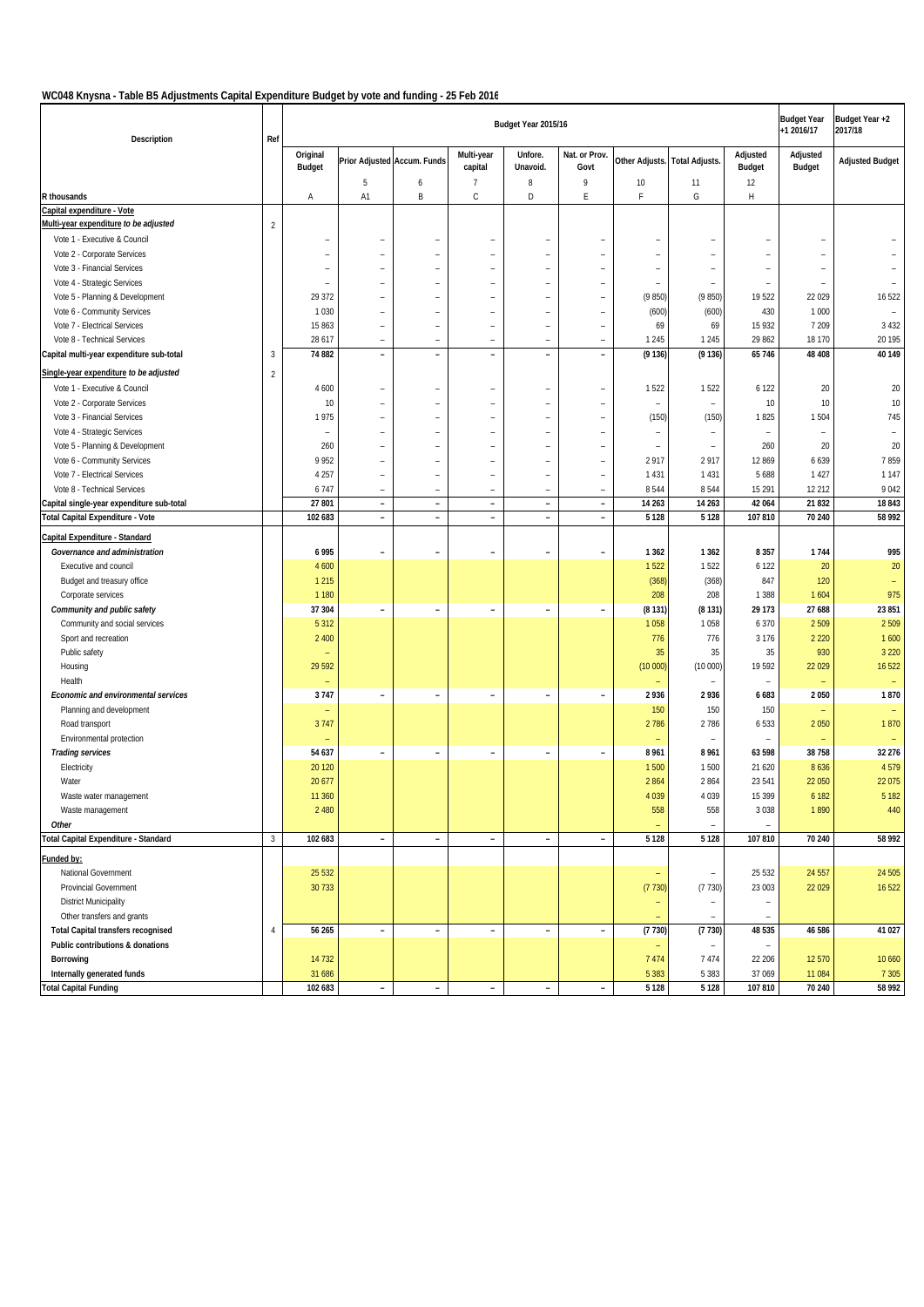| WC048 Knysna - Table B6 Adjustments Budget Financial Position - 25 Feb 2016 |                |                           |                          |                                |                                |                                |                          |                   |                                    |                           |                                  |                                  |
|-----------------------------------------------------------------------------|----------------|---------------------------|--------------------------|--------------------------------|--------------------------------|--------------------------------|--------------------------|-------------------|------------------------------------|---------------------------|----------------------------------|----------------------------------|
|                                                                             |                |                           |                          |                                |                                | Budget Year 2015/16            |                          |                   |                                    |                           | <b>Budget Year</b><br>+1 2016/17 | <b>Budget Year</b><br>+2 2017/18 |
| Description                                                                 | Ref            | Original<br><b>Budget</b> | Prior<br>Adjusted        | Accum.<br>Funds                | Multi-year<br>capital          | Unfore.<br>Unavoid.            | Nat. or Prov.<br>Govt    | Other<br>Adjusts. | <b>Total Adjusts.</b>              | Adjusted<br><b>Budget</b> | Adjusted<br><b>Budget</b>        | Adjusted<br><b>Budget</b>        |
|                                                                             |                |                           | $\mathbf{3}$             | $\overline{4}$                 | 5                              | 6                              | $\overline{7}$           | 8                 | 9                                  | 10                        |                                  |                                  |
| R thousands                                                                 |                | Α                         | A1                       | B                              | $\mathcal{C}$                  | D                              | E                        | F                 | G                                  | Н                         |                                  |                                  |
| <b>ASSETS</b>                                                               |                |                           |                          |                                |                                |                                |                          |                   |                                    |                           |                                  |                                  |
| <b>Current assets</b>                                                       |                |                           |                          |                                |                                |                                |                          |                   |                                    |                           |                                  |                                  |
| Cash                                                                        | -1             | 12 3 38<br>10 000         | $\overline{\phantom{a}}$ |                                |                                |                                | $\overline{\phantom{a}}$ | 13 9 64<br>٠      | 13 9 64                            | 26 302<br>10 000          | 44 530<br>10 000                 | 93 103<br>10 000                 |
| Call investment deposits<br>Consumer debtors                                | $\mathbf{1}$   | 72 107                    | $\overline{\phantom{a}}$ | $\overline{\phantom{a}}$<br>i. | $\overline{\phantom{a}}$<br>i. | $\overline{\phantom{a}}$<br>i, | $\overline{\phantom{a}}$ | 43 018            | $\overline{\phantom{a}}$<br>43 018 | 115 125                   | 122 018                          | 129 164                          |
| Other debtors                                                               |                | 18 10 2                   |                          |                                |                                |                                |                          | (15000)           | (15000)                            | 3 1 0 2                   | 3 2 8 8                          | 3 4 8 5                          |
| Current portion of long-term receivables                                    |                | 125                       |                          |                                |                                |                                |                          | (58)              | (58)                               | 67                        | 67                               | 67                               |
| Inventory                                                                   |                | 7841                      |                          |                                |                                |                                |                          | (1723)            | (1723)                             | 6 1 1 8                   | 6 4 8 5                          | 6874                             |
| <b>Total current assets</b>                                                 |                | 120 513                   | $\overline{\phantom{a}}$ | $\overline{\phantom{a}}$       | $\overline{\phantom{a}}$       | $\overline{\phantom{a}}$       | $\overline{\phantom{a}}$ | 40 200            | 40 200                             | 160 713                   | 186 388                          | 242 694                          |
|                                                                             |                |                           |                          |                                |                                |                                |                          |                   |                                    |                           |                                  |                                  |
| Non current assets                                                          |                |                           |                          |                                |                                |                                |                          |                   |                                    |                           |                                  |                                  |
| Long-term receivables                                                       |                | 1968                      |                          |                                |                                |                                |                          | (1843)            | (1843)                             | 125                       | 125                              | 125                              |
| Investments                                                                 |                | 23 857                    |                          |                                |                                |                                |                          | 3 1 7 6           | 3 1 7 6                            | 27 033                    | 30 0 33                          | 33 0 33                          |
| Investment property                                                         |                | 110 321                   |                          |                                |                                |                                |                          | (7000)            | (7000)                             | 103 321                   | 103 321                          | 103 321                          |
| Investment in Associate                                                     | $\mathbf{1}$   | 940 712                   | $\bar{ }$                | $\overline{\phantom{a}}$       | $\overline{\phantom{a}}$       | $\overline{\phantom{a}}$       | $\overline{\phantom{a}}$ | (16080)           | (16080)                            | L,<br>924 632             | 962 328                          | 986 571                          |
| Property, plant and equipment                                               |                |                           |                          |                                |                                |                                |                          |                   |                                    |                           |                                  |                                  |
| Agricultural<br>Biological                                                  |                |                           |                          |                                |                                |                                |                          |                   | $\overline{\phantom{a}}$           | $\overline{\phantom{a}}$  |                                  |                                  |
| Intangible                                                                  |                | 700                       |                          |                                |                                |                                |                          | (673)             | (673)                              | 27                        | 27                               | 27                               |
| Other non-current assets                                                    |                | 19 057                    |                          |                                |                                |                                |                          |                   | $\overline{\phantom{a}}$           | 19 057                    | 19 057                           | 19057                            |
| <b>Total non current assets</b>                                             |                | 1096 615                  | $\overline{\phantom{a}}$ | $\overline{\phantom{a}}$       | $\overline{\phantom{a}}$       | $\overline{\phantom{a}}$       | $\overline{\phantom{a}}$ | (22 420)          | (22420)                            | 1074 195                  | 1 1 1 4 8 9 1                    | 1 142 134                        |
| <b>TOTAL ASSETS</b>                                                         |                | 1 217 128                 | $\overline{\phantom{a}}$ | $\overline{\phantom{a}}$       | $\overline{\phantom{a}}$       | $\overline{\phantom{a}}$       | $\overline{\phantom{a}}$ | 17 781            | 17 781                             | 1 2 3 4 9 0 8             | 1 301 279                        | 1 384 828                        |
|                                                                             |                |                           |                          |                                |                                |                                |                          |                   |                                    |                           |                                  |                                  |
| <b>LIABILITIES</b>                                                          |                |                           |                          |                                |                                |                                |                          |                   |                                    |                           |                                  |                                  |
| <b>Current liabilities</b>                                                  |                |                           |                          |                                |                                |                                |                          |                   |                                    |                           |                                  |                                  |
| Bank overdraft<br>Borrowing                                                 |                | 17 500                    | $\bar{ }$                | $\overline{\phantom{a}}$       | $\overline{\phantom{a}}$       | $\overline{\phantom{a}}$       | $\overline{\phantom{a}}$ | (484)             | (484)                              | 17016                     | 17016                            | 17016                            |
|                                                                             |                |                           |                          |                                |                                |                                |                          |                   | (833)                              |                           |                                  | 11700                            |
| Consumer deposits<br>Trade and other payables                               |                | 11 246<br>54 495          | $\overline{\phantom{a}}$ | $\overline{\phantom{a}}$       | $\overline{\phantom{a}}$       | $\overline{\phantom{a}}$       | $\overline{\phantom{a}}$ | (833)<br>10 685   | 10 685                             | 10413<br>65 180           | 11 0 38<br>69 004                | 73 058                           |
| Provisions                                                                  |                | 22 386                    |                          |                                |                                |                                |                          | 1511              | 1511                               | 23 897                    | 25 3 31                          | 26 851                           |
| <b>Total current liabilities</b>                                            |                | 105 627                   | $\overline{\phantom{a}}$ | $\overline{\phantom{a}}$       | $\overline{\phantom{a}}$       | $\overline{\phantom{a}}$       | $\overline{\phantom{a}}$ | 10879             | 10879                              | 116 506                   | 122 389                          | 128 625                          |
|                                                                             |                |                           |                          |                                |                                |                                |                          |                   |                                    |                           |                                  |                                  |
| Non current liabilities                                                     |                |                           |                          |                                |                                |                                |                          |                   |                                    |                           |                                  |                                  |
| Borrowing                                                                   | $\mathbf{1}$   | 100 354                   | $\bar{ }$                | $\overline{\phantom{a}}$       | $\overline{\phantom{a}}$       | $\overline{\phantom{a}}$       | $\bar{ }$                | 22 741            | 22 741                             | 123 095                   | 106 079                          | 89 064                           |
| Provisions                                                                  | $\mathbf{1}$   | 125 650                   | $\qquad \qquad -$        | ÷,                             | $\qquad \qquad -$              | ÷,                             | ÷                        | (3809)            | (3809)                             | 121 841                   | 128 717                          | 136 426                          |
| Total non current liabilities                                               |                | 226 004                   | $\overline{\phantom{a}}$ | $\overline{\phantom{a}}$       | $\overline{\phantom{a}}$       | $\overline{\phantom{a}}$       | $\overline{\phantom{a}}$ | 18932             | 18 9 32                            | 244 935                   | 234 796                          | 225 490                          |
| TOTAL LIABILITIES                                                           |                | 331 631                   | $\qquad \qquad -$        | $\qquad \qquad \blacksquare$   | $\overline{\phantom{a}}$       | $\overline{\phantom{a}}$       | $\qquad \qquad -$        | 29 810            | 29 8 10                            | 361 441                   | 357 185                          | 354 115                          |
| <b>NET ASSETS</b>                                                           | $\overline{2}$ | 885 497                   | $\overline{\phantom{a}}$ | $\overline{\phantom{a}}$       | $\overline{\phantom{a}}$       | $\overline{\phantom{a}}$       | $\overline{\phantom{a}}$ | (12030)           | (12030)                            | 873 467                   | 944 094                          | 1030713                          |
| COMMUNITY WEALTH/EQUITY                                                     |                |                           |                          |                                |                                |                                |                          |                   |                                    |                           |                                  |                                  |
| Accumulated Surplus/(Deficit)                                               |                | 817 347                   | $\overline{\phantom{a}}$ | $\overline{a}$                 | $\overline{\phantom{0}}$       | $\overline{a}$                 | $\overline{\phantom{a}}$ | (28871)           | (28871)                            | 788 475                   | 859 102                          | 945 721                          |
| Reserves                                                                    |                | 68 151                    | $\overline{\phantom{a}}$ | $\overline{\phantom{a}}$       | $\overline{\phantom{a}}$       | ٠                              | $\overline{\phantom{a}}$ | 16 841            | 16841                              | 84 992                    | 84 992                           | 84 992                           |
| Minorities' interests                                                       |                |                           |                          |                                |                                |                                |                          |                   | $\overline{\phantom{a}}$           |                           |                                  |                                  |
| TOTAL COMMUNITY WEALTH/EQUITY                                               |                | 885 497                   | $\overline{\phantom{a}}$ | $\overline{\phantom{a}}$       | $\overline{\phantom{a}}$       | $\overline{\phantom{a}}$       | $\overline{\phantom{a}}$ | (12030)           | (12030)                            | 873 467                   | 944 094                          | 1030713                          |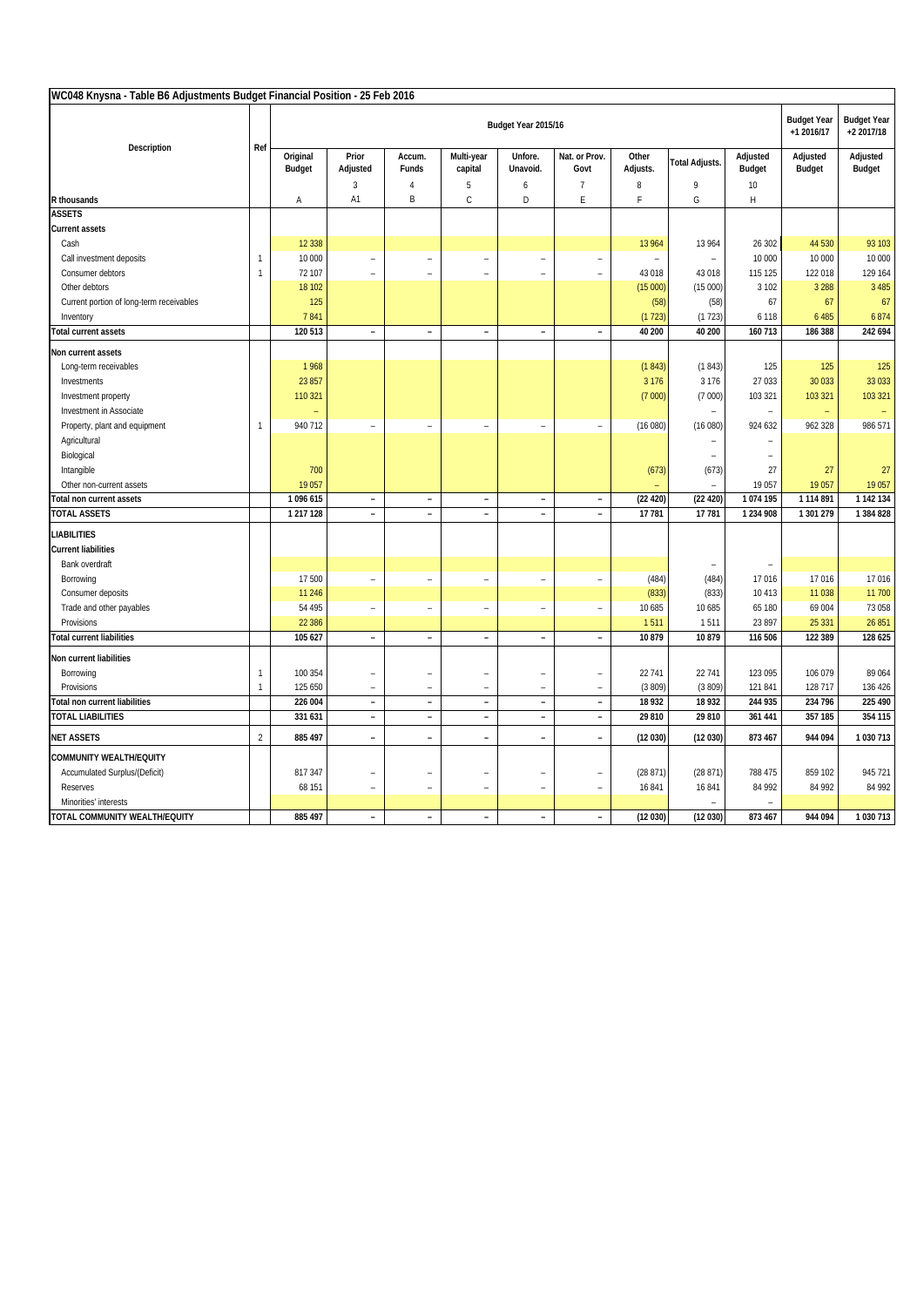# **WC048 Knysna - Table B7 Adjustments Budget Cash Flows - 25 Feb 2016**

| Description                                       | Ref            |                           |                          |                             |                          | Budget Year 2015/16      |                       |                |                          |                           | <b>Budget Year</b><br>1 2016/17 | <b>Budget Year</b><br>+2 2017/18 |
|---------------------------------------------------|----------------|---------------------------|--------------------------|-----------------------------|--------------------------|--------------------------|-----------------------|----------------|--------------------------|---------------------------|---------------------------------|----------------------------------|
|                                                   |                | Original<br><b>Budget</b> |                          | Prior Adjusted Accum. Funds | Multi-year<br>capital    | Unfore.<br>Unavoid.      | Nat. or Prov.<br>Govt | Other Adjusts. | <b>Total Adjusts.</b>    | Adjusted<br><b>Budget</b> | Adjusted<br><b>Budget</b>       | Adjusted<br>Budget               |
|                                                   |                |                           | 3                        |                             | 5                        | 6                        | $\overline{7}$        | 8              | 9                        | 10                        |                                 |                                  |
| R thousands                                       |                | Α                         | A1                       | B                           | C                        | D                        | F                     | F              | G                        | Η                         |                                 |                                  |
| CASH FLOW FROM OPERATING ACTIVITIES               |                |                           |                          |                             |                          |                          |                       |                |                          |                           |                                 |                                  |
| Receipts                                          |                |                           |                          |                             |                          |                          |                       |                |                          |                           |                                 |                                  |
| Property rates, penalties & collection charges    |                | 165 709                   |                          |                             |                          |                          |                       |                | L.                       | 165 709                   | 182 273                         | 195 096                          |
| Service charges                                   |                | 285 376                   |                          |                             |                          |                          |                       | (2850)         | (2850)                   | 282 526                   | 331 453                         | 368 528                          |
| Other revenue                                     |                | 29 3 27                   |                          |                             |                          |                          |                       |                | $\overline{\phantom{a}}$ | 29 3 27                   | 28 542                          | 33 047                           |
| Government - operating                            | $\mathbf{1}$   | 93 803                    |                          |                             |                          |                          | 20 063                |                | 20 063                   | 113 866                   | 104 483                         | 108 783                          |
| Government - capital                              | $\mathbf{1}$   | 56 265                    |                          |                             |                          |                          | (7730)                |                | (7730)                   | 48 535                    | 46 586                          | 41 027                           |
| Interest                                          |                | 6565                      |                          |                             |                          |                          |                       | 2000           | 2 0 0 0                  | 8565                      | 6 9 6 5                         | 7 4 8 5                          |
| Dividends                                         |                |                           |                          |                             |                          |                          |                       |                | L.                       |                           |                                 |                                  |
| Payments                                          |                |                           |                          |                             |                          |                          |                       |                |                          |                           |                                 |                                  |
| Suppliers and employees                           |                | (502 399)                 |                          |                             |                          |                          |                       | (44533)        | (44533)                  | (546932)                  | (580929)                        | (607835)                         |
| Finance charges                                   |                | (13962)                   |                          |                             |                          |                          |                       | 312            | 312                      | (13650)                   | (15586)                         | (16520)                          |
| <b>Transfers and Grants</b>                       | $\mathbf{1}$   | (5631)                    |                          |                             |                          |                          |                       | 291            | 291                      | (5340)                    | (5665)                          | (5781)                           |
| NET CASH FROM/(USED) OPERATING ACTIVITIES         |                | 115 053                   | $\overline{\phantom{a}}$ | L.                          | $\overline{\phantom{a}}$ | $\overline{\phantom{a}}$ | 12 3 3 3              | (44780)        | (32446)                  | 82 606                    | 98 123                          | 123 829                          |
| CASH FLOWS FROM INVESTING ACTIVITIES              |                |                           |                          |                             |                          |                          |                       |                |                          |                           |                                 |                                  |
| Receipts                                          |                |                           |                          |                             |                          |                          |                       |                |                          |                           |                                 |                                  |
| Proceeds on disposal of PPE                       |                | 250                       |                          |                             |                          |                          |                       |                |                          | 250                       | 250                             | 250                              |
| Decrease (Increase) in non-current debtors        |                |                           |                          |                             |                          |                          |                       |                |                          | $\overline{\phantom{a}}$  |                                 | $\equiv$                         |
| Decrease (increase) other non-current receivables |                | 125                       |                          |                             |                          |                          |                       |                | ۰                        | 125                       | 125                             | 125                              |
| Decrease (increase) in non-current investments    |                | (1136)                    |                          |                             |                          |                          |                       | (1562)         | (1562)                   | (2698)                    | (2698)                          | (2698)                           |
| Payments                                          |                |                           |                          |                             |                          |                          |                       |                |                          |                           |                                 |                                  |
| Capital assets                                    |                | (102683)                  |                          |                             |                          |                          |                       | (5128)         | (5128)                   | (107810)                  | (70240)                         | (58992)                          |
| NET CASH FROM/(USED) INVESTING ACTIVITIES         |                | (103444)                  | $\overline{\phantom{a}}$ | ٠                           | $\overline{\phantom{a}}$ | $\overline{\phantom{a}}$ | ٠                     | (6690)         | (6690)                   | (110133)                  | (72563)                         | (61315)                          |
| CASH FLOWS FROM FINANCING ACTIVITIES              |                |                           |                          |                             |                          |                          |                       |                |                          |                           |                                 |                                  |
| Receipts                                          |                |                           |                          |                             |                          |                          |                       |                |                          |                           |                                 |                                  |
| Short term loans                                  |                |                           |                          |                             |                          |                          |                       |                |                          | $\overline{\phantom{a}}$  |                                 |                                  |
| Borrowing long term/refinancing                   |                | 14 7 32                   |                          |                             |                          |                          |                       | 7474           | 7474                     | 22 20 6                   | 12 570                          | 10 660                           |
| Increase (decrease) in consumer deposits          |                | 433                       |                          |                             |                          |                          |                       | (8)            | (8)                      | 425                       | 450                             | 477                              |
| Payments                                          |                |                           |                          |                             |                          |                          |                       |                |                          |                           |                                 |                                  |
| Repayment of borrowing                            |                | (19700)                   |                          |                             |                          |                          |                       |                |                          | (19700)                   | (20353)                         | (25077)                          |
| NET CASH FROM/(USED) FINANCING ACTIVITIES         |                | (4536)                    | $\overline{\phantom{a}}$ | $\overline{\phantom{a}}$    | $\overline{\phantom{a}}$ | $\overline{\phantom{a}}$ | L.                    | 7466           | 7466                     | 2931                      | (7333)                          | (13940)                          |
|                                                   |                |                           |                          |                             |                          |                          |                       |                |                          |                           |                                 |                                  |
| NET INCREASE/ (DECREASE) IN CASH HELD             |                | 7073                      | $\overline{\phantom{a}}$ | ٠                           | $\overline{\phantom{a}}$ | $\overline{\phantom{a}}$ | 12 3 3 3              | (44003)        | (31669)                  | (24596)                   | 18 228                          | 48 574                           |
| Cash/cash equivalents at the year begin:          | $\overline{2}$ | 15 26 5                   |                          |                             |                          |                          |                       | 45 633         | 45 633                   | 60 898                    | 36 30 2                         | 54 530                           |
| Cash/cash equivalents at the year end:            | $\overline{2}$ | 22 3 38                   | $\overline{\phantom{a}}$ | $\overline{\phantom{a}}$    | $\overline{\phantom{a}}$ | ٠                        | 12 3 3 3              | 1631           | 13 964                   | 36 302                    | 54 530                          | 103 103                          |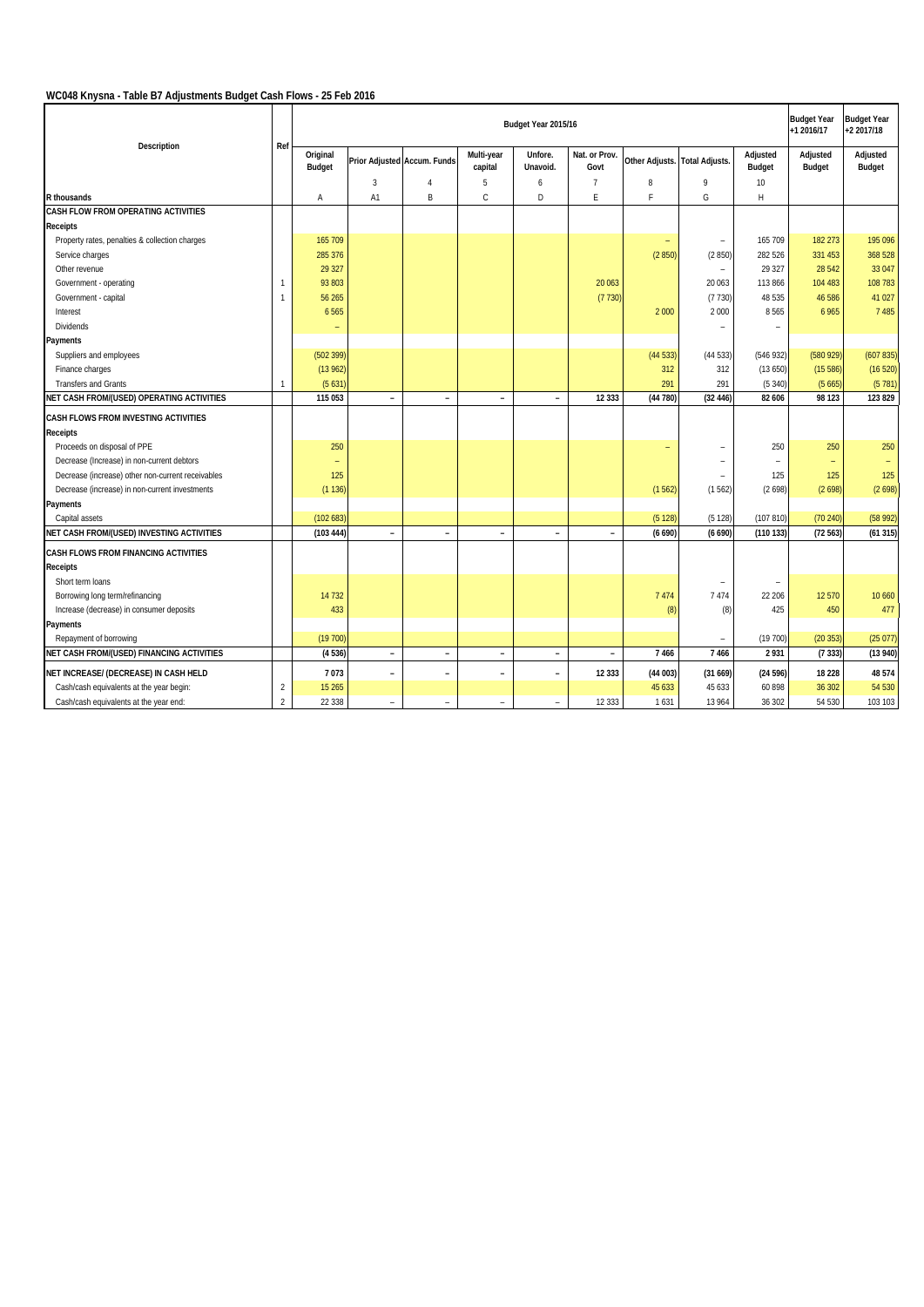### **WC048 Knysna - Table B8 Cash backed reserves/accumulated surplus reconciliation - 25 Feb 2016**

| Description                                | Ref            |                    |                          |                             |                          | Budget Year 2015/16      |                          |                               |                          |                           | <b>Budget Year</b><br>+1 2016/17 | <b>Budget Year</b><br>+2 2017/18 |
|--------------------------------------------|----------------|--------------------|--------------------------|-----------------------------|--------------------------|--------------------------|--------------------------|-------------------------------|--------------------------|---------------------------|----------------------------------|----------------------------------|
|                                            |                | Original<br>Budget |                          | Prior Adjusted Accum. Funds | Multi-year<br>capital    | Unfore.<br>Unavoid.      | Nat. or Prov.<br>Govt    | Other Adjusts. Total Adjusts. |                          | Adjusted<br><b>Budget</b> | Adjusted<br>Budget               | Adjusted<br>Budget               |
|                                            |                |                    | 3                        |                             | 5                        | 6                        |                          | 8                             | 9                        | 10                        |                                  |                                  |
| R thousands                                |                | Α                  | A1                       | B                           | $\mathbb C$              | D                        | E                        |                               | G                        | H                         |                                  |                                  |
| Cash and investments available             |                |                    |                          |                             |                          |                          |                          |                               |                          |                           |                                  |                                  |
| Cash/cash equivalents at the year end      |                | 22 3 38            | $\overline{\phantom{a}}$ | $\overline{\phantom{a}}$    | $\overline{\phantom{a}}$ | -                        | 12 3 3 3                 | 1631                          | 13 964                   | 36 302                    | 54 530                           | 103 103                          |
| Other current investments > 90 days        |                | $\Omega$           | $\overline{\phantom{a}}$ | ۰                           | $\overline{\phantom{a}}$ | $\overline{\phantom{a}}$ | (12333)                  | 12 3 3 3                      | (0)                      | (0)                       | $\Omega$                         | (0)                              |
| Non current assets - Investments           |                | 23 857             | $\overline{\phantom{0}}$ | $\equiv$                    | $\overline{\phantom{a}}$ | -                        |                          | 3 1 7 6                       | 3 1 7 6                  | 27 033                    | 30 033                           | 33 033                           |
| Cash and investments available:            |                | 46 195             | ۰.                       | $\overline{\phantom{a}}$    | $\overline{\phantom{a}}$ | $\overline{\phantom{0}}$ | $\overline{\phantom{0}}$ | 17 139                        | 17 139                   | 63 334                    | 84 563                           | 136 136                          |
| Applications of cash and investments       |                |                    |                          |                             |                          |                          |                          |                               |                          |                           |                                  |                                  |
| Unspent conditional transfers              |                | 1754               | $\overline{\phantom{a}}$ | $\overline{\phantom{a}}$    | $\overline{\phantom{a}}$ | -                        | $\overline{\phantom{a}}$ | (315)                         | (315)                    | (1439)                    | (1439)                           | (1439)                           |
| Unspent borrowing                          |                |                    |                          |                             |                          |                          |                          |                               |                          | $\sim$                    |                                  |                                  |
| Statutory requirements                     |                |                    |                          |                             |                          |                          |                          |                               |                          | $\sim$                    |                                  |                                  |
| Other working capital requirements         | $\overline{2}$ | (24816)            | $\overline{\phantom{0}}$ |                             |                          |                          |                          | (10025)                       | (10025)                  | (34841)                   | (37808)                          | (40289)                          |
| Other provisions                           |                |                    |                          |                             |                          |                          |                          |                               |                          | $\overline{\phantom{a}}$  |                                  |                                  |
| Long term investments committed            |                | 23 857             | $\overline{\phantom{a}}$ |                             |                          |                          |                          | $\overline{\phantom{a}}$      | $\overline{\phantom{a}}$ | (23857)                   | (25050)                          | (26 302)                         |
| Reserves to be backed by cash/investments  |                | 21 7 28            | $\overline{\phantom{a}}$ |                             |                          |                          |                          | 3 2 7 2                       | 3 2 7 2                  | (25000)                   | (27450)                          | (33184)                          |
| Total Application of cash and investments: |                | 22 5 23            | ۰.                       | $\overline{\phantom{a}}$    | -                        | $\overline{\phantom{m}}$ | $\overline{\phantom{m}}$ | (7068)                        | (7068)                   | (85137)                   | (91747)                          | (101 214)                        |
| Surplus(shortfall)                         |                | 23 672             | ۰.                       | ۰.                          | ۰                        | -                        | ۰                        | 24 207                        | 24 207                   | (21803)                   | (7185)                           | 34 922                           |

| Other working capital requirements        |         |                          |
|-------------------------------------------|---------|--------------------------|
| Debtors                                   | 77557   | $\overline{\phantom{a}}$ |
| Creditors due                             | 52 741  | $\overline{\phantom{a}}$ |
| Total                                     | 24 8 16 | $\overline{\phantom{a}}$ |
|                                           |         |                          |
| Debtors collection assumptions:           |         |                          |
| Balance outstanding - debtors             | 92 176  | $\overline{\phantom{a}}$ |
| Estimate of debtors collection rate       | 84%     | 0%                       |
|                                           |         |                          |
| Long term investments committed           |         |                          |
| <b>DBSA Security</b>                      | 23 857  |                          |
|                                           |         |                          |
|                                           |         |                          |
|                                           | 23 857  | $\sim$                   |
|                                           |         |                          |
| Reserves to be backed by cash/investments |         |                          |
| <b>Employee Benefits Reserve</b>          | 15 044  |                          |
| <b>Capital Replacement Reserves</b>       | 4 4 4 8 |                          |
| <b>Valuation Roll Reserve</b>             | 2 2 3 6 |                          |
|                                           |         |                          |
|                                           | 21 7 28 | $\overline{\phantom{a}}$ |
|                                           |         |                          |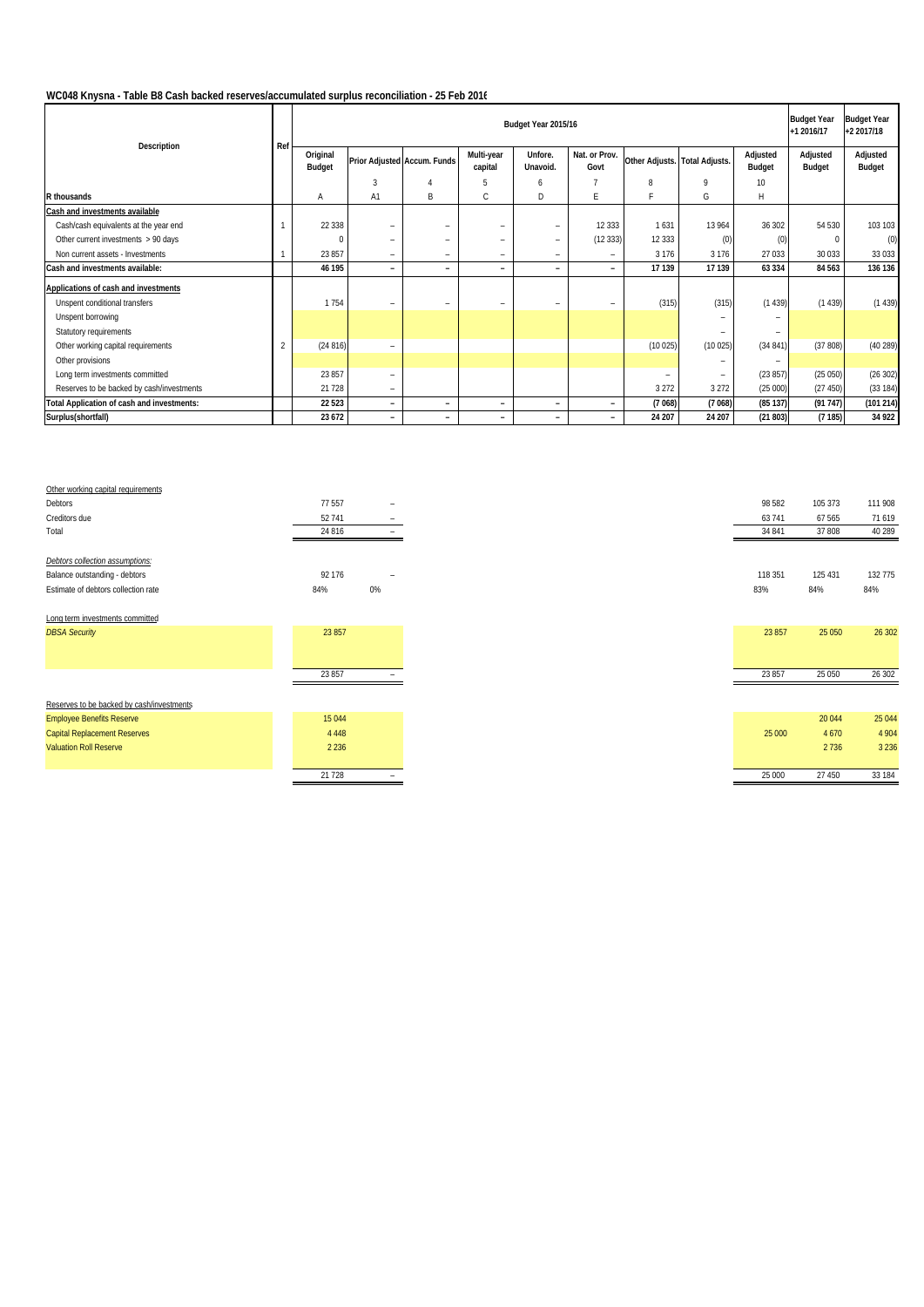# **WC048 Knysna - Table B9 Asset Management - 25 Feb 2016**

|                                                       |                |                    |                          |                             |                          | Budget Year 2015/16              |                                |                          |                        |                           | <b>Budget Year</b><br>+1 2016/17 | <b>Budget Year</b><br>+2 2017/18 |
|-------------------------------------------------------|----------------|--------------------|--------------------------|-----------------------------|--------------------------|----------------------------------|--------------------------------|--------------------------|------------------------|---------------------------|----------------------------------|----------------------------------|
| Description                                           | Ref            | Original<br>Budget |                          | Prior Adjusted Accum. Funds | Multi-year<br>capital    | Unfore.<br>Unavoid.              | Nat. or Prov.<br>Govt          | Other Adjusts.           | <b>Total Adjusts.</b>  | Adjusted<br><b>Budget</b> | Adjusted<br><b>Budget</b>        | Adjusted<br>Budget               |
| R thousands                                           |                | Α                  | 7<br>A1                  | 8<br>B                      | $\,9$<br>$\mathbb C$     | 10<br>D                          | 11<br>Ε                        | 12<br>F                  | 13<br>G                | 14<br>H                   |                                  |                                  |
| <b>CAPITAL EXPENDITURE</b>                            |                |                    |                          |                             |                          |                                  |                                |                          |                        |                           |                                  |                                  |
| Total New Assets to be adjusted                       | $\mathbf{1}$   | 67 544             | $\overline{a}$           | $\overline{\phantom{a}}$    | -                        |                                  |                                | 16                       | 16                     | 67560                     | 52 994                           | 43 656                           |
| Infrastructure - Road transport                       |                | 3 2 3 8            |                          |                             |                          |                                  |                                | 2 3 0 1                  | 2 3 0 1                | 5539                      | 2 4 5 0                          | 3 4 5 0                          |
| Infrastructure - Electricity                          |                | 14 640             | ÷                        |                             | Ē,                       |                                  |                                | 674                      | 674                    | 15 3 14                   | 4 3 6 6                          | 3 4 8 9                          |
| Infrastructure - Water                                |                | 6 2 4 1            | $\overline{a}$           | ۰                           | ÷                        | $\overline{\phantom{0}}$         |                                | 2 9 0 0                  | 2 9 0 0                | 9 1 4 1                   | 14 921                           | 16 021                           |
| Infrastructure - Sanitation<br>Infrastructure - Other |                | 1 4 3 0            | ÷,<br>L,                 | L.                          | -<br>L,                  | $\overline{a}$<br>$\overline{a}$ | $\overline{a}$<br>L,           | (600)                    | (600)                  | 830                       | 2 1 6 4<br>1 0 0 0               | 1 1 6 4                          |
| Infrastructure                                        |                | 25 549             | $\overline{a}$           | $\qquad \qquad -$           | $\overline{\phantom{0}}$ | $\overline{a}$                   | $\overline{\phantom{a}}$       | 5 2 7 6                  | 5 2 7 6                | 30 825                    | 24 901                           | 24 124                           |
| Community                                             |                | 36 245             | $\overline{a}$           | $\overline{a}$              | $\overline{a}$           | $\overline{a}$                   | $\overline{a}$                 | (7807)                   | (7807)                 | 28 4 38                   | 22 0 29                          | 16 522                           |
| Heritage assets                                       |                |                    | ÷                        | ۰                           | L,                       | $\equiv$                         |                                | $\overline{\phantom{0}}$ | ÷                      |                           |                                  | ۰                                |
| Investment properties                                 |                | Ē,                 | L.                       |                             | -                        | $\equiv$                         | $\overline{a}$                 | $\overline{a}$           | ÷,                     | L,                        | $\overline{a}$                   | $\overline{a}$                   |
| Other assets                                          | 6              | 5 7 5 0            | L,                       |                             | L,                       |                                  |                                | 2547                     | 2547                   | 8 2 9 7                   | 6064                             | 3 0 1 0                          |
| <b>Agricultural Assets</b>                            |                |                    |                          |                             |                          |                                  |                                |                          |                        |                           |                                  |                                  |
| Biological assets<br>Intangibles                      |                | ÷<br>Ē,            | L,<br>$\overline{a}$     |                             | Ē,<br>Ē,                 | Ĭ.                               |                                | ÷                        | Ē,<br>$\overline{a}$   | Ē,                        |                                  | ۰                                |
| Total Renewal of Existing Assets to be adjusted       |                |                    |                          |                             |                          |                                  |                                |                          |                        |                           |                                  |                                  |
| Infrastructure - Road transport                       | $\overline{2}$ | 35 139<br>600      |                          |                             |                          |                                  |                                | 5 1 1 2<br>2 0 0 0       | 5 1 1 2<br>2 0 0 0     | 40 250<br>2600            | 17 24 6                          | 15 3 36                          |
| Infrastructure - Electricity                          |                | 3 600              | L.                       |                             | L,                       |                                  |                                | 69                       | 69                     | 3669                      | 2 2 0 0                          | 800                              |
| Infrastructure - Water                                |                | 14 4 36            | ÷                        |                             | Ē,                       | $\overline{\phantom{0}}$         |                                | (256)                    | (256)                  | 14 180                    | 7 1 2 9                          | 6054                             |
| Infrastructure - Sanitation                           |                | 8 2 2 9            | $\overline{a}$           | $\overline{a}$              | -                        | $\overline{a}$                   | $\overline{a}$                 | 1838                     | 1838                   | 10 0 67                   | 1018                             | 1018                             |
| Infrastructure - Other                                |                | 600                | ä,                       | $\overline{a}$              | L.                       | $\equiv$                         | $\overline{a}$                 | (600)                    | (600)                  |                           | ÷                                |                                  |
| Infrastructure                                        |                | 27 465             | $\overline{\phantom{a}}$ | $\qquad \qquad -$           | $\overline{\phantom{a}}$ | $\equiv$                         | $\overline{\phantom{a}}$       | 3 0 5 1                  | 3 0 5 1                | 30 516                    | 10 347                           | 7872                             |
| Community                                             |                | 4819               | $\equiv$                 | $\overline{a}$              | -                        | $\equiv$                         | ÷                              | 897                      | 897                    | 5716                      | 3 2 5 9                          | 2 9 0 9                          |
| Heritage assets                                       |                |                    | $\overline{a}$           | $\qquad \qquad -$           | ÷                        | $\overline{\phantom{0}}$         |                                |                          |                        |                           |                                  |                                  |
| Investment properties                                 |                |                    | ÷,                       |                             | Ĭ.                       | $\overline{a}$                   |                                |                          | L,                     |                           |                                  |                                  |
| Other assets<br><b>Agricultural Assets</b>            | 6              | 2855               | L,                       |                             | L,                       |                                  |                                | 1 1 6 4                  | 1 1 6 4                | 4019                      | 3 6 4 0                          | 4555                             |
| Biological assets                                     |                | $\overline{a}$     | L.                       |                             | L,                       | L.                               |                                | ÷                        |                        |                           | ÷                                | $\equiv$                         |
| Intangibles                                           |                | L,                 |                          | $\overline{a}$              | L,                       | $\equiv$                         |                                |                          | Ē,                     |                           |                                  |                                  |
| Total Capital Expenditure to be adjusted              | 4              |                    |                          |                             |                          |                                  |                                |                          |                        |                           |                                  |                                  |
| Infrastructure - Road transport                       |                | 3838               | $\overline{a}$           |                             |                          |                                  |                                | 4 3 0 1                  | 4 3 0 1                | 8 1 3 9                   | 2 4 5 0                          | 3 4 5 0                          |
| Infrastructure - Electricity                          |                | 18 240             | -                        |                             |                          |                                  |                                | 743                      | 743                    | 18 9 83                   | 6566                             | 4 2 8 9                          |
| Infrastructure - Water                                |                | 20 677             | ÷                        |                             | Ē,                       | ÷                                |                                | 2644                     | 2644                   | 23 3 21                   | 22 050                           | 22 075                           |
| Infrastructure - Sanitation                           |                | 8 2 2 9            | ÷,                       | $\qquad \qquad -$           | -                        | $\qquad \qquad -$                | $\overline{\phantom{0}}$       | 1838                     | 1838                   | 10067                     | 3 1 8 2                          | 2 1 8 2                          |
| Infrastructure - Other                                |                | 2 0 3 0            | ä,                       | ÷                           | L.                       | L.                               | ÷,                             | (1200)                   | (1200)                 | 830                       | 1 0 0 0                          |                                  |
| Infrastructure                                        |                | 53 014             | $\overline{a}$           | L.                          | L,                       | $\overline{a}$                   | $\bar{a}$                      | 8 3 2 7                  | 8 3 2 7                | 61 340                    | 35 248                           | 31 996                           |
| Community                                             |                | 41 064             |                          |                             |                          |                                  |                                | (6910)                   | (6910)                 | 34 154                    | 25 288                           | 19 431                           |
| Heritage assets                                       |                |                    | ÷                        | ۰                           | L,                       | $\overline{a}$                   |                                | ÷                        | ÷                      | ۳                         |                                  |                                  |
| Investment properties<br>Other assets                 |                | 8 6 0 5            | L.<br>L,                 | ۰                           | L,<br>L,                 | $\equiv$<br>L.                   | ÷,<br>$\overline{\phantom{a}}$ | 3711                     | $\overline{a}$<br>3711 | 12 3 16                   | ٠<br>9 7 0 4                     | ۰<br>7565                        |
| Agricultural Assets                                   |                | Ē,                 | ÷                        | ۰                           | Ē,                       | L.                               |                                |                          | Ē,                     |                           |                                  |                                  |
| Biological assets                                     |                | $\overline{a}$     | -                        |                             |                          |                                  |                                |                          | L,                     |                           | $\overline{\phantom{0}}$         |                                  |
| Intangibles                                           |                | $\overline{a}$     | $\overline{a}$           | $\overline{a}$              | $\overline{a}$           | $\sim$                           | $\overline{a}$                 |                          | ٠                      |                           |                                  |                                  |
| TOTAL CAPITAL EXPENDITURE to be adjusted              | $\sqrt{2}$     | 102 683            | $\blacksquare$           | $\overline{\phantom{a}}$    | $\overline{\phantom{a}}$ | $\blacksquare$                   | $\overline{\phantom{a}}$       | 5 1 2 8                  | 5 1 2 8                | 107810                    | 70 240                           | 58 992                           |
| ASSET REGISTER SUMMARY - PPE (WDV)                    | 5              |                    |                          |                             |                          |                                  |                                |                          |                        |                           |                                  |                                  |
| Infrastructure - Road transport                       |                | 87 093             |                          |                             |                          |                                  |                                | 20 450                   | 20 450                 | 107543                    | 102 570                          | 98 093                           |
| Infrastructure - Electricity                          |                | 174 235            |                          |                             |                          |                                  |                                | 1 1 0 3                  | 1 1 0 3                | 175 339                   | 176 452                          | 174 918                          |
| Infrastructure - Water                                |                | 222 500            |                          |                             |                          |                                  |                                | (38185)                  | (38185)                | 184 315                   | 199 066                          | 213 348                          |
| Infrastructure - Sanitation                           |                | 90 428             |                          |                             |                          |                                  |                                | 30 162                   | 30 162                 | 120 590                   | 119 196                          | 116 491                          |
| Infrastructure - Other                                |                | 4 1 4 8            |                          |                             |                          |                                  |                                | (1584)                   | (1584)                 | 2564                      | 3 4 0 4                          | 3 2 3 4                          |
| Infrastructure<br>Community                           |                | 578 404<br>111 898 | $\equiv$                 | $\overline{\phantom{a}}$    | $\equiv$                 | $\overline{\phantom{a}}$         | $\bar{ }$                      | 11 946<br>165 103        | 11 946<br>165 103      | 590 350<br>277 001        | 600 688<br>301 777               | 606 084<br>320 662               |
| Heritage assets                                       |                | 19 053             |                          |                             |                          |                                  |                                | $\overline{4}$           | 4                      | 19057                     | 19 057                           | 19 05 7                          |
| Investment properties                                 |                | 110 321            | $\overline{a}$           | $\sim$                      | $\equiv$                 | $\sim$                           | $\qquad \qquad -$              | (7000)                   | (7000)                 | 103 321                   | 103 321                          | 103 321                          |
| Other assets                                          |                | 250 414            |                          |                             |                          |                                  |                                | (193 132)                | (193132)               | 57 28 2                   | 59 863                           | 59 825                           |
| <b>Agricultural Assets</b>                            |                | ÷                  | $\equiv$                 | $\overline{a}$              | $\equiv$                 | $\equiv$                         | ٠                              | $\qquad \qquad -$        | $\overline{a}$         | L,                        |                                  |                                  |
| <b>Biological assets</b>                              |                | $\overline{a}$     |                          |                             |                          | $\overline{a}$                   |                                |                          | $\overline{a}$         |                           |                                  |                                  |
| Intangibles                                           |                | 700                | $\overline{a}$           | $\equiv$                    | $\overline{a}$           | $\sim$                           | $\overline{a}$                 | (673)                    | (673)                  | 27                        | 27                               | 27                               |
| TOTAL ASSET REGISTER SUMMARY - PPE (WDV)              | 5              | 1070790            | $\blacksquare$           | $\equiv$                    | $\sim$                   | $\equiv$                         | $\overline{\phantom{a}}$       | (23753)                  | (23753)                | 1 047 037                 | 1084 734                         | 1 108 977                        |
| <b>EXPENDITURE OTHER ITEMS</b>                        |                |                    |                          |                             |                          |                                  |                                |                          |                        |                           |                                  |                                  |
| Depreciation & asset impairment                       |                | 25 918             | ÷                        | $\qquad \qquad -$           | -                        | ÷                                |                                |                          |                        | 25 918                    | 32 544                           | 34 749                           |
| Repairs and Maintenance by asset class                | 3              | 42 968             | $\overline{\phantom{a}}$ | $\overline{a}$              | $\overline{a}$           | ÷,                               | $\bar{\phantom{a}}$            | 770                      | 770                    | 43738                     | 44 117                           | 46 655                           |
| Infrastructure - Road transport                       |                | 15 936             | $\overline{\phantom{a}}$ | $\overline{\phantom{a}}$    | $\bar{ }$                | $\overline{\phantom{a}}$         | $\bar{ }$                      | (908)                    | (908)                  | 15 0 29                   | 11 682                           | 12 480                           |
| Infrastructure - Electricity                          |                | 6 6 3 9            | $\equiv$                 | $\overline{a}$              | $\overline{a}$           | $\overline{a}$                   | ٠                              | (1570)                   | (1570)                 | 5 0 6 9                   | 9 4 8 6                          | 10 14 6                          |
| Infrastructure - Water                                |                | 5 1 8 5            | ÷,<br>$\overline{a}$     | $\overline{a}$<br>÷,        | 2<br>L.                  | $\overline{a}$<br>$\overline{a}$ | $\overline{a}$                 | 687<br>2 4 2 0           | 687<br>2 4 2 0         | 5872<br>5582              | 5 5 4 8<br>3 3 8 4               | 5 9 3 7<br>3 6 21                |
| Infrastructure - Sanitation<br>Infrastructure - Other |                | 3 1 6 2<br>181     | $\sim$                   | $\overline{\phantom{a}}$    | $\overline{a}$           | ÷,                               | $\overline{a}$                 | (65)                     | (65)                   | 116                       | 400                              | 400                              |
| Infrastructure                                        |                | 31 103             | $\equiv$                 | $\equiv$                    | $\equiv$                 | $\overline{\phantom{a}}$         | $\sim$                         | 565                      | 565                    | 31 668                    | 30 500                           | 32 583                           |
| Community                                             |                | 1 0 9 9            | $\equiv$                 | $\overline{\phantom{a}}$    | $\overline{a}$           | $\sim$                           | ٠                              | 285                      | 285                    | 1384                      | 1 1 2 4                          | 1 1 2 4                          |
| Heritage assets                                       |                | ٠                  | $\overline{\phantom{0}}$ | $\overline{a}$              | -                        | $\overline{a}$                   |                                | $\qquad \qquad -$        | -                      | -                         |                                  | -                                |
| Investment properties                                 |                | L,                 | -                        | $\overline{a}$              | -                        | $\overline{a}$                   | $\overline{a}$                 | $\equiv$                 | $\overline{a}$         |                           |                                  |                                  |
| Other assets                                          | 6              | 10 765             | $\sim$                   | $\overline{\phantom{a}}$    | $\overline{\phantom{a}}$ | ÷,                               | $\bar{a}$                      | (80)                     | (80)                   | 10 6 85                   | 12 493                           | 12 948                           |
| TOTAL EXPENDITURE OTHER ITEMS to be adjusted          |                | 68 886             | $\sim$                   | $\overline{\phantom{a}}$    | $\sim$                   | $\sim$                           | $\sim$                         | 770                      | 770                    | 69 656                    | 76 661                           | 81 404                           |
| Renewal of Existing Assets as % of total capex        |                | 34.2%              | 0.0%                     |                             |                          |                                  |                                |                          |                        | 37.3%                     | 24.6%                            | 26.0%                            |
| Renewal of Existing Assets as % of deprecn"           |                | 135.6%             | 0.0%                     |                             |                          |                                  |                                |                          |                        | 155.3%                    | 53.0%                            | 44.1%                            |
| R&M as a % of PPE                                     |                | 4.0%               | 0.0%                     |                             |                          |                                  |                                |                          |                        | 4.2%                      | 4.1%                             | 4.2%                             |
| Renewal and R&M as a % of PPE                         |                | 7.3%               | 0.0%                     |                             |                          |                                  |                                |                          |                        | 8.0%                      | 5.7%                             | 5.6%                             |